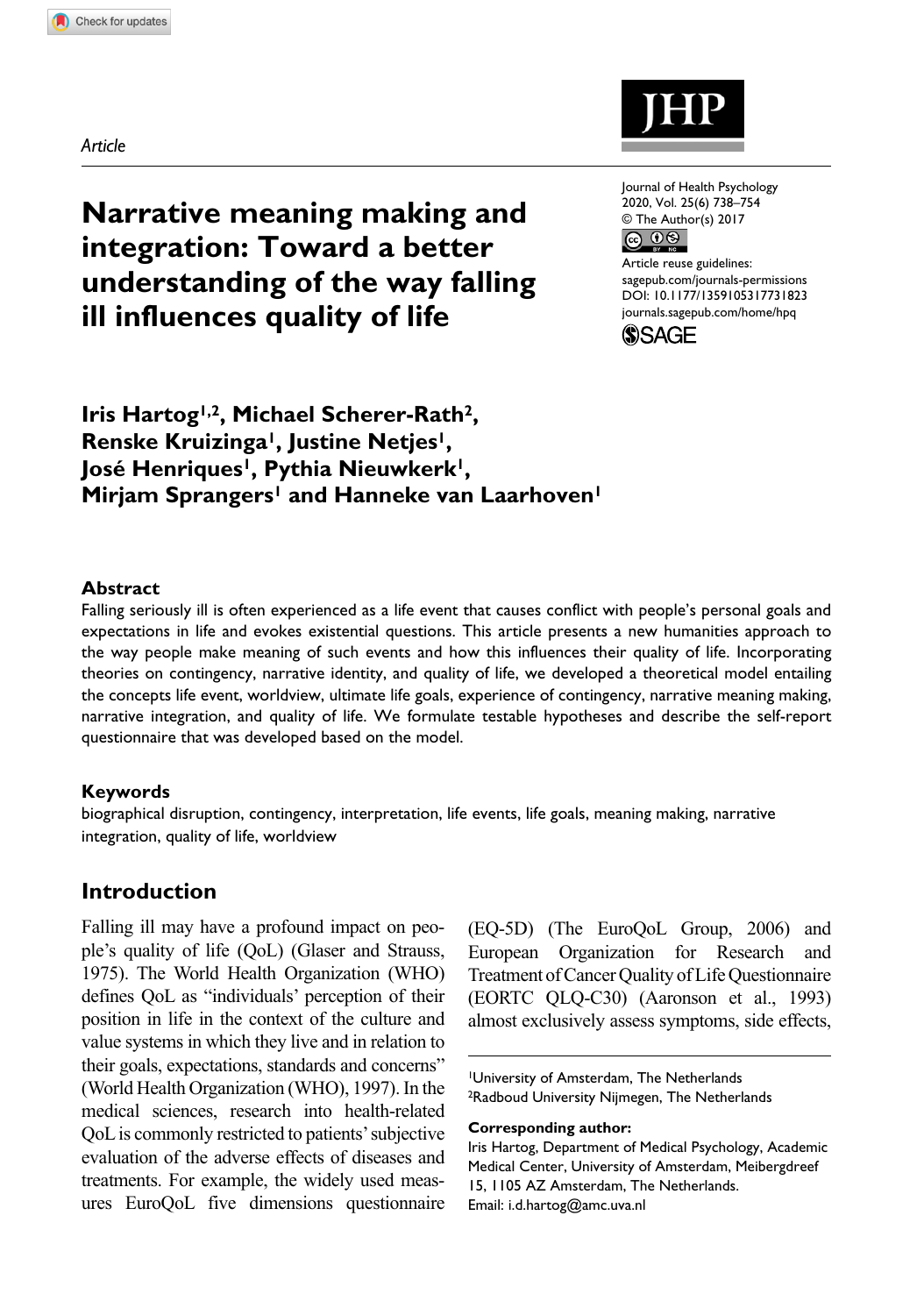and limitations in functioning. While these measures are useful and important, they assess only part of the QoL people experience. Moreover, they do not capture the processes leading to people's evaluation of their QoL.

When people fall seriously ill, for example, when they are diagnosed with cancer or a heart disease, they are often confronted with existential questions (Bolmsjö, 2001; Fife, 2002; Kruizinga et al., 2017; Van der Spek and Verdonck-de Leeuw, 2016). Previous theoretical and empirical research suggests that the way people make meaning of their disease and other life events, in brief "meaning making," influences people's well-being and QoL (Affleck et al., 1987; Albrecht and Devlieger, 1999; Cohen et al., 1996; Park, 2010; Sprangers, 2015; Van der Spek and Verdonck-de Leeuw, 2016). For example, the way cancer survivors interpret their illness was found to correlate with coping strategies and QoL (Büssing and Fischer, 2009), and meaning-focused coping was found to be associated with positive affect in people with chronic stress (Folkman and Moskowitz, 2000) and with positive affect and well-being in earthquake victims (Folkman, 2010; Folkman and Moskowitz, 2000, 2007; Guo et al., 2013).

In psychology and (health) sociology, research has been performed on various aspects of meaning making and adaptation in the context of stressful life events such as falling ill (Antonovsky, 1987; Büssing and Fischer, 2009; Folkman and Moskowitz, 2007; Lazarus and Folkman, 1984; Park, 2010, 2013; Park and Folkman, 1997; Park and George, 2013; Ryan and Deci, 2000; Sales et al., 2013; Tedeschi and Calhoun, 1996; WHOQoL SRPB Group, 2006). Also, important determinants in these processes have been considered, including religion, worldview, and life goals (Emmons, 1986; Emmons et al., 1998; Friedman et al., 2010; Hullmann et al., 2015; Janse et al., 2015; Jenkins and Pargament, 1995; King et al., 1998; Koenig et al., 2001; Levin, 1996; Riley et al., 1998; Roberts et al., 2007; Sprangers et al., 2010; Sprangers and Schwartz, 2008).

As shown in an extensive review by Park (2010), myriad theoretical perspectives on meaning making exist. "Meaning" as defined by Baumeister (1991) is a "mental representation of possible relationships among things, events and relationships. Thus, meaning *connects* things" (p. 15). The meaning making model proposed by Park and Folkman (1997) and Park (2010, 2013), is based on several influential theories on meaning making in the context of highly stressful experiences.These theories have in common that they view stressful experiences as "disrupting" or "shattering." They lead to discrepancy in people's orienting systems ("global meaning") and the meaning they assign to the situation ("appraised meaning"), causing distress. The process of meaning making initiated by this distress is an attempt to restore meaning and, if successful, may lead to better adjustment to the stressful situation (Park, 2010). For the "products" of these processes of meaning making, Park uses the term "meanings made". Examples of these outcomes are acceptance, the sense of having "made sense," reattributions of the cause of the event, restored or changed sense of meaning in life, changed global beliefs, and integration of the stressful experience into one's (changed) identity. Every theoretical perspective emphasizes certain aspects of the impact of the event, the process of meaning making, and the "meanings made," such as disruptions in life narratives, underlying cognitive structures, specific coping processes or outcomes such as benefit finding and post-traumatic growth. Since 2010, several empirical studies have been carried out that can be placed within the framework of Park's model (e.g. Davis and Novoa, 2013; Dezutter et al., 2015, 2017; Park and George, 2013; Rajandram et al., 2011).

In this article, we propose a *humanities* approach to meaning making<sup>1</sup> relating to  $O_0L$ . Our model combines theories on contingency and narrative identity, emphasizing the crisis of meaning people may experience when confronted with the "randomness" of life, which requires narrative reconstruction. Falling ill is an example of a *contingent* life event: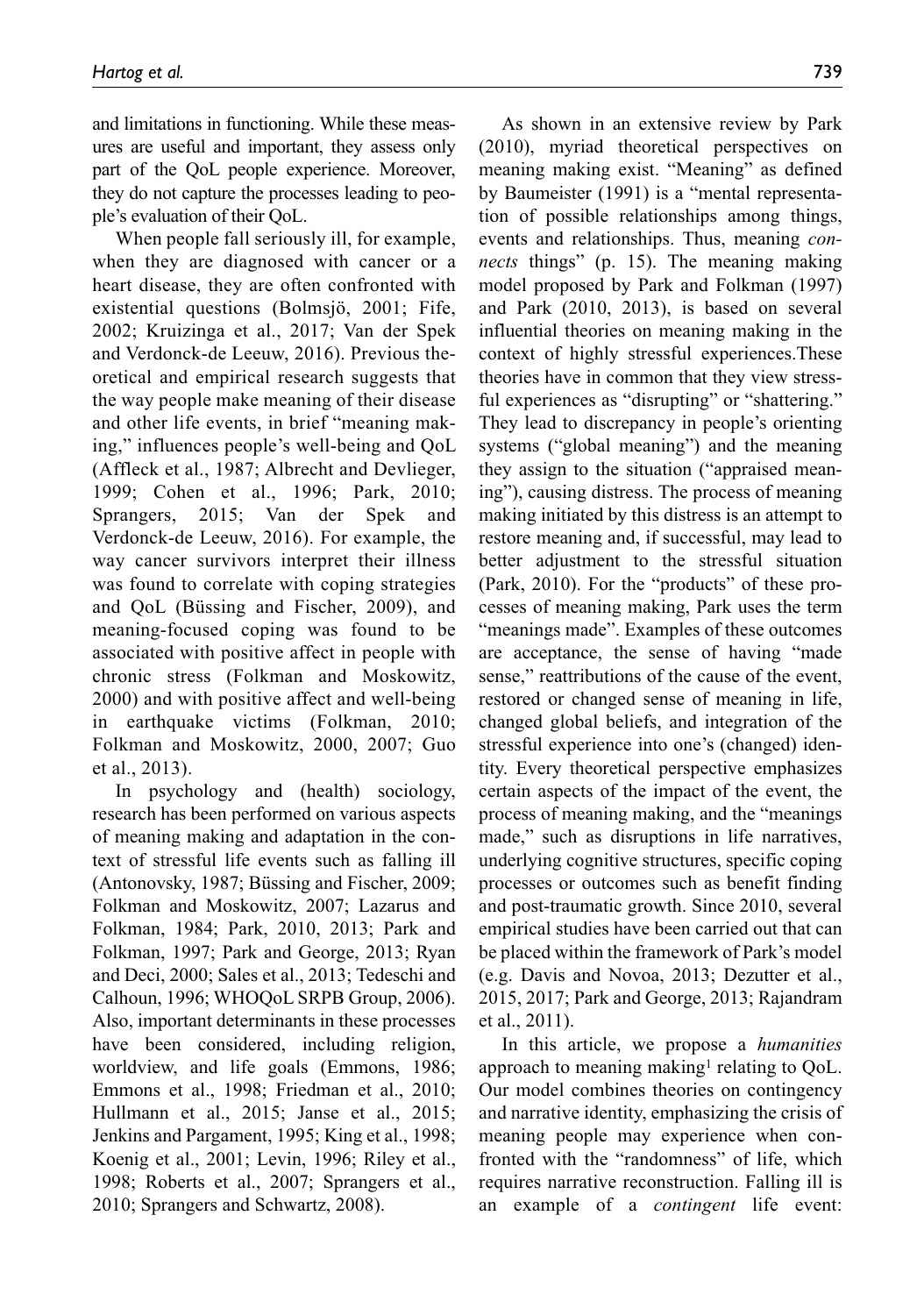something that befalls people but could also have been otherwise. In other words, a contingent event is "something that is neither necessary nor impossible" (Luhmann, 1995; Wuchterl, 2011). The word contingent refers to the idea that everything, including one's own life, could have been different (Makropoulos, 1997; Zirfas, 2014). In late modern societies, people have become increasingly aware of the contingency of the world and their own lives (Joas, 2016; Makropoulos, 1997; Scherer-Rath et al., 2012). As a result of globalization, secularization, and individualization, traditional structures lost influence, leaving individuals responsible for their own beliefs and choices in life (Bauman, 2013). Because events no longer have a self-evident place in people's personal perspective on life, they have to find their own interpretations and reactions in accordance with their personal needs, desires and expectations (Scherer-Rath et al., 2012). Meaning making, especially of negative events that impact people's lives profoundly, is thus a challenge for individuals, requiring constant appraisal and accommodation (Keupp, 2010; Scherer-Rath, 2014).

Making meaning of life events is often done in a *narrative* way, by telling stories that configure separate events into a meaningful whole. By constructing stories, people try to make sense of their experiences, providing a sense of overall meaning and purpose to their lives (Baumeister, 1991; Emmons, 1999; McAdams, 1993; McAdams and Manczak, 2015; Straub, 2005). According to the philosopher Ricoeur (1984), people narratively interpret the world and their lives in three stages, called "mimesis": the imitation of human action. The first stage is the prefiguration of our daily lives that already contain networks of structures that make storytelling possible, such as symbols and temporal structures. Thus, people's lived experiences can be seen as stories that are not yet told. The second stage is the imaginative configuration of elements such as life events into a life narrative. Just as the plot of a story, this "narrative emplotment" brings order and coherence by connecting events, persons, and objects, as meaningful

parts of a larger whole. Although this configuration endows the connections between the elements of the story with meaning and even with a certain necessity, this does not imply that contingency disappears or is not taken into account. The emplotment brings together heterogeneous elements into a tensive state of "concordant discordance": a configuration of events that are still contingent and may still be disrupting the story, but with an internal coherence that gives them a meaningful place.

The third stage of mimesis, refiguration, is the integration of this imaginative perspective into people's lived experience (Ricoeur, 1984). This means that people "read" their own life story, integrating their life events and experiences in the way they understand themselves. Thus, a person's life narrative can be seen as a form of identity that both reflects and shapes who the person is (McAdams, 1993; Ricoeur, 1995). Therefore, dealing with life events that disrupt people's life story is often not merely a matter of coping and adaptation, but a process of meaning making that may change the identity of the person (Singer, 2004). Our theoretical model thus entails the concepts "narrative meaning making" and "narrative integration" of life events.

Although our approach shows kinship with several psychological concepts included in Park's framework, a new perspective is introduced in our comprehensive approach that integrates contingency theory and theories of narrative identity. As stated by Park (2010), little research has been carried out on the integration of stressful life events and the identity change related to it. In our model, meaning making is seen as *narrative* reconstruction, leading to a certain extent of narrative integration. While psychological approaches mainly focus on psychological processes and mechanisms and how they influence functioning, we emphasize the existential dimension of the same process of relating to the life events that befall us (Gendlin, 1962; Singer, 2004). For example, in our model, re-interpretation of life events is always explicitly connected with one's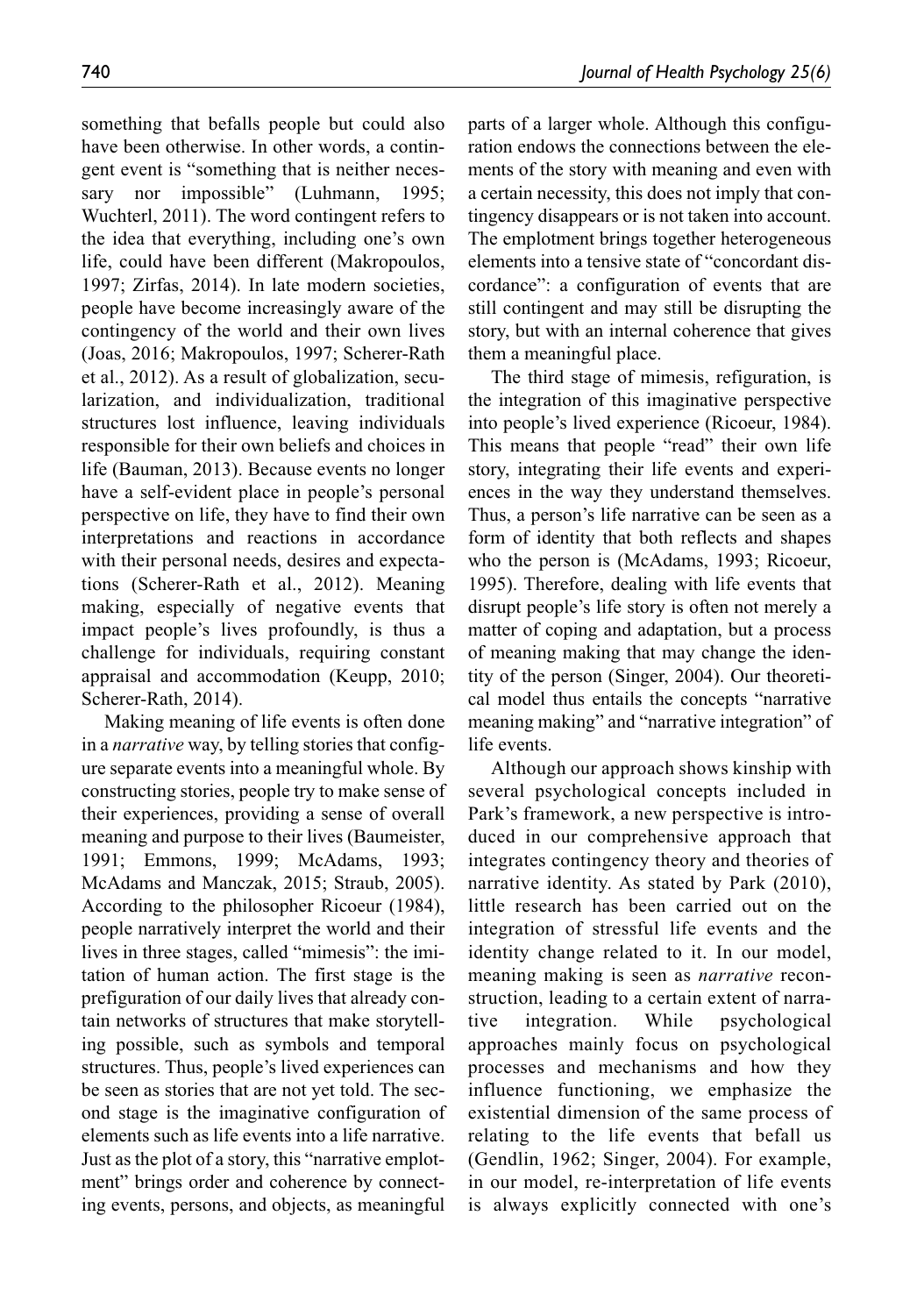

**Figure 1.** Theoretical model: *narrative meaning making of life events*. The dominant relationships and feedback loops are highlighted.

worldview and ultimate life goals, and with the meaning of the event in the context of one's personal life narrative. The substantial approach we use, allows for investigating and understanding the *contents* of people's interpretations, going beyond explaining how existential concepts function in the process of reducing discrepancies and maintaining or restoring well-being. While a process such as cognitive reappraisal may very well play a role in the process of narrative meaning making, the latter cannot be reduced to just another coping process. Rather, narrative meaning making can be seen as the existential dimension underlying coping and adjustment. In addition, the narrative perspective implies that it is not distress per se that evokes existential questions and initiates a process of meaning making, but the narrative disruption by the life event itself, causing an experience of contingency, as we will explain below.

With our model, we aim to combine approaches from humanities and medical sciences, to develop a substantive theory on how meaning making influences QoL. By developing a theoretical framework on narrative meaning making of life events, combining narrative theory and contingency theory, we aim to improve our understanding of the way life events such as illness influence patients' QoL.

### **Methodological approach**

As a starting point, we used the conceptual model for reconstructing the interpretation of life stories that was described and empirically tested previously (Kruizinga et al., 2013; Scherer-Rath, 2013; Scherer-Rath et al., 2012; Van Dalen et al., 2012; Van den Brand et al., 2014, 2016). This model combines contingency theory (Wuchterl, 2011) and narrative theory (Ricoeur, 1995; Straub, 2005), focusing on the role of narrative interpretation of life events in the construction of personal identity (Van den Brand et al., 2014). Since our aim is to improve our understanding of the way meaning making of illness experiences influences QoL, we carried out a literature search on meaning making, contingency, life goals, narrative identity, worldview, well-being and QoL, and refined and adapted the model.

### **Theoretical model**

The resulting theoretical model describes the dominant relationships between the following elements, as illustrated in Figure 1. Falling ill, as a *life event*, conflicts with the person's *worldview* and/or with one or more *ultimate life goals* that are anchored in the worldview. The conflict can result in an *experience of contingency*. In the process of *narrative meaning making* that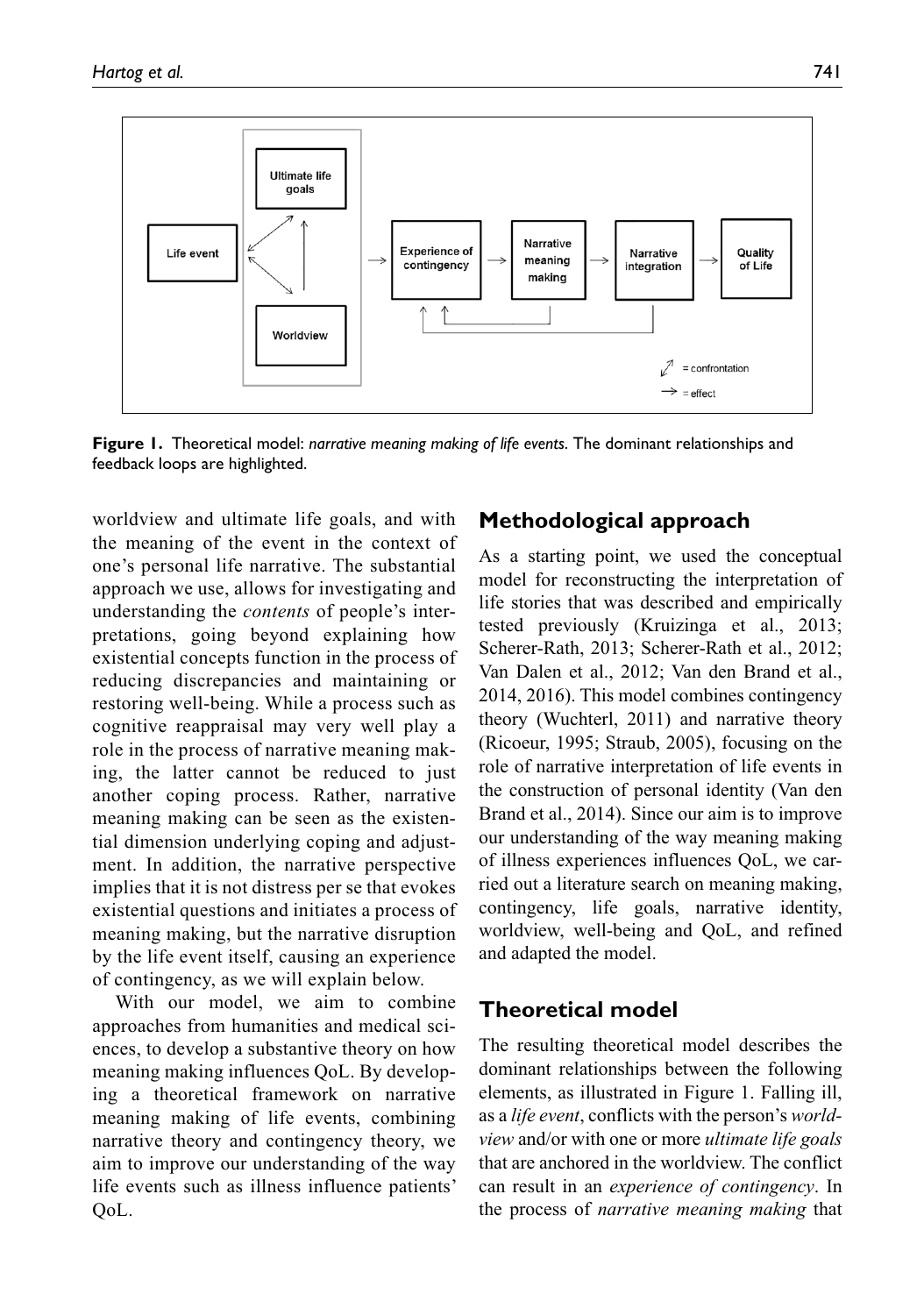follows, the life event is re-interpreted in the context of one's own life narrative. Eventually, the event is integrated in the personal life story to a greater or lesser extent (*narrative integration*), affecting patients' *QoL.*

The feedback loops in the model indicate that meaning making, resulting in narrative integration, may not be a linear but an iterative process. In the case of an experience of contingency, meaning making and narrative integration may not have taken place yet or may be unsuccessful, leading to a lower level of QoL. Narrative meaning making leading to narrative integration is expected to reduce the experience of contingency, thus increasing the level of QoL. It should be noted that this "reduction" of the experience of contingency refers to a reduction of the crisis of meaning at that moment. It does not "erase" the experience of contingency from the person's life narrative, nor the existential significance of the life event. The life event remains a "biographical disruption" in one's life narrative, but is given a meaningful place. The meaning attributed to an event can continue to change, even after years, and may reduce but also increase the experience of contingency, affecting the person's QoL. The elements of the theoretical model will be described below.

### *Life events*

In narrative theory, events are defined as occurrences that the person interprets as meaningful in the context of her or his life story (Ricoeur, 1995). If a person considers an event as significant for his or her life as a whole, we speak of a *life* event (Frijda, 2007). Because we cannot fully control the course of most events, they can be considered contingent: they can happen, but do not necessarily have to happen (Wuchterl, 2012). This holds for both positive and negative events, unexpected as well as expected. Indeed, also expected events might *not* happen or might be inevitable while people may want to prevent them from happening. However, especially unexpected negative life events, such as illness, loss of beloved ones, and accidents, often conflict with life goals and/or the person's

worldview. These kinds of events may confront people with the "existential givens" of life, such as human mortality, making them realize that being alive implies being vulnerable, out of control, and unable to understand the world (Park, 2013; Vos, 2015). Shattering fundamental assumptions and disrupting people's expected course of life, negative life events may not be integrated as easily in a person's life story as positive life events (Janoff-Bulman, 2010).

### *Worldview*

*Worldview* is also referred to as "outlook on life" or "philosophy of life." We define worldview broadly, as people's meaning system that informs the way they perceive the world, human life and death, and their own position and personal identity. A person's worldview is always culturally embedded and serves as a framework of (implicit and explicit) conceptions, beliefs, and attitudes by which people interpret reality (Kraft, 2008; Schnell and Keenan, 2011). As such, worldview is also the framework by which people construct their values and goals and make meaning of life events in the context of their personal life narrative (cf. "Global meaning" in Park's (2013) framework).

A person's worldview can be religious or non-religious, but always contains structures referring to a *foundational reality*—the person's conception of reality—that can be immanent or transcendent (Tillich, 1963; Van den Brand et al., 2014). This reality is *immanent* when it refers to fellow humans or nature, that is, the perceptible and intelligible world. It is *transcendent* when referring to something greater, higher, or deeper than ourselves and our perceptible world (Walach, 2011). This transcendent reality can be personal (such as "God") or impersonal (such as "a higher power" and "something higher") (Bucher, 2014) and can be experienced as something external but also as something within the self, often referred to as the "more," as in "what we see, is not all there is" (Elkins et al., 1988). The transcendent dimension, also referred to as "the spiritual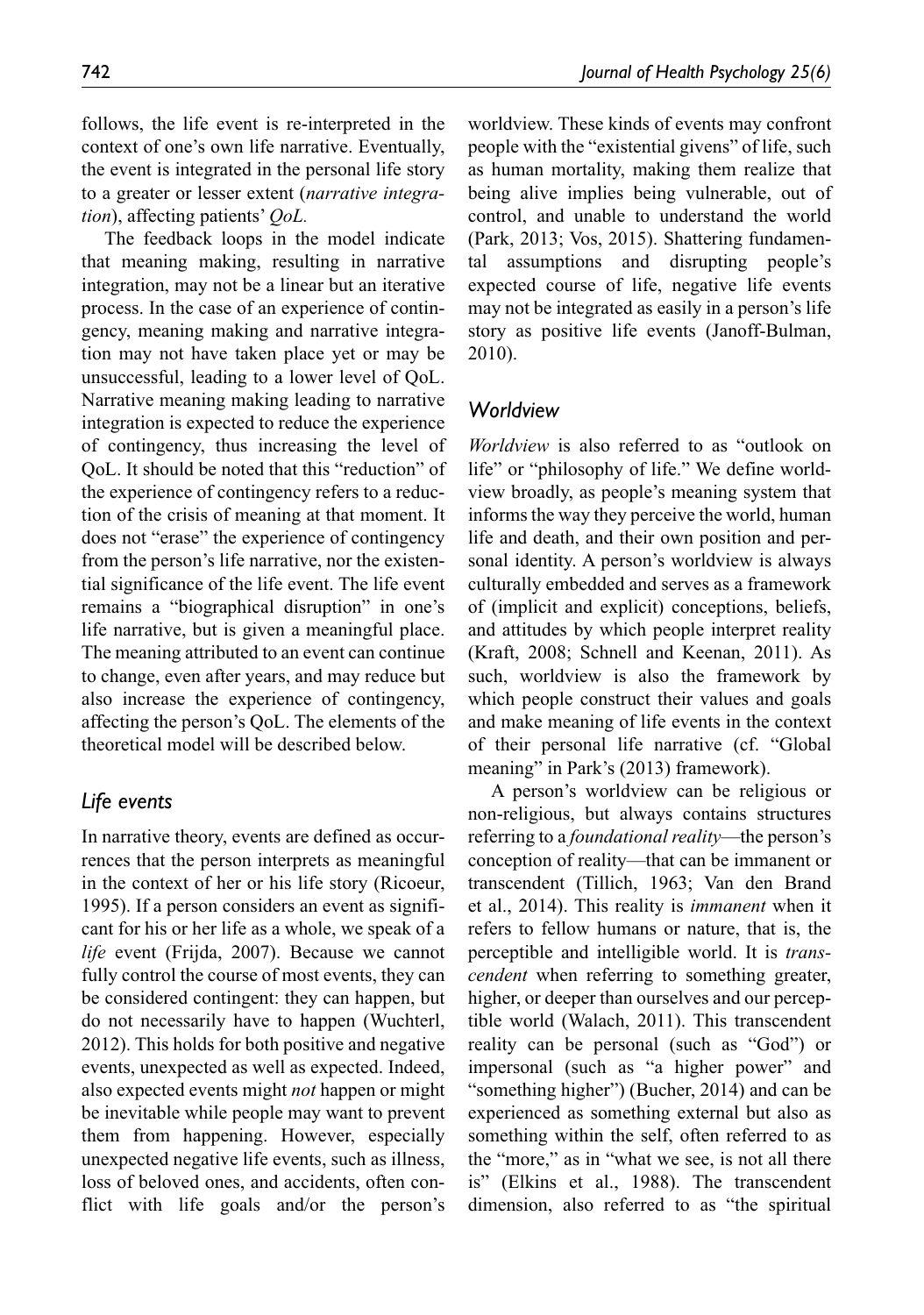dimension," offers people the opportunity to place and interpret life events in a framework that transcends our human world (De Pater et al., 2008; Scherer-Rath et al., 2012).

When people believe that there is nothing beyond our human, perceivable world, we speak of "absolute immanence." In contrast, when people believe that everything in our world and beyond is shaped and determined by a higher power, we speak of "absolute transcendence" (Van Straten et al., 2013). In late modern societies, people's foundational reality is usually characterized by a combination of immanence and transcendence. It can be "immanent transcendent," meaning that a transcendent reality influences or permeates the perceivable world, but does not determine everything. The foundational reality can also be "transcendent immanent." The immanent world is the starting point, from which people can transcend themselves and their actions to come into contact with that which transcends the perceivable world (Van der Ven, 1998; Van Straten et al., 2013).

### *Ultimate life goals*

People's worldview beliefs, encompassing often implicit—visions on "the good," give rise to their personal goals (Emmons, 1999). Their worldview thus anchors and justifies their personal goals that determine the meaning attributed to a life event (Baumeister, 1991; Frijda, 2007). As detailed by Emmons, people usually have many personal goals, which are not all equally important: they are hierarchically ranked (Baumeister and Vohs, 2003; Emmons, 1999). They can be distinguished in "ultimate life goals" and "instrumental life goals." Ultimate life goals are the goals, or values, that give ultimate meaning to our lives—"ultimate" in the sense that this value cannot be replaced by something else. They are universal in the sense that they are shared by many people, and they are formulated in an abstract way. Because they are so central in people's lives, an event that conflicts with these ultimate life goals may result in an experience of contingency.

In contrast, instrumental goals are more direct and concrete, often referring to actions. They are instrumental in the sense that they are directed toward fulfilling ultimate life goals that give them their meaning and direction (Emmons, 1992, 1999; Frijda, 2007; Kruizinga et al., 2013; Van den Brand, 2016; Van den Brand et al., 2014). An example of an ultimate life goal is "taking care of my child," anchoring the instrumental life goal "helping my daughter with her homework."

### *Experience of contingency*

An experience of contingency is caused by a life event that conflicts with the person's worldview and/or ultimate life goals and raises existential questions (Bury, 1982; Holzinger, 2015; Kruizinga et al., 2013; Scherer-Rath, 2013; Scherer-Rath et al., 2012; Van Dalen et al., 2012; Wuchterl, 2012). An experience of contingency can be seen as a biographical disruption: a "breach of trust" that urges the person to reinterpret one's own life story, including the life event as a part of it (Giddens, 1990; Scherer-Rath, 2014). In religious studies, experience of contingency is also called "interpretation crisis" or "crisis of meaning" (Dalferth and Stoellger, 2000; Geertz and Banton, 1966; Scherer-Rath, 2013, 2014), emphasizing the inability to understand and grasp the life event (Wuchterl, 2012). This inability to make sense and meaning of the life event, conflicts with the fundamental human need for understanding, coherence, and meaning (Baumeister, 1991; Baumeister et al., 2013; Frankl and Lasch, 1962; Heine et al., 2006; Schnell, 2009; Williams, 1984).

Unexpected events, such as a train delay, getting the flu or falling in love, do not always result in an "experience of contingency." It is the conflict with people's worldview and/or the ultimate goals they strive for, which may "rupture" their life story and evoke existential questions. This can also happen as a result of a positive life event, such as winning the lottery. Whereas such events may seem desirable, they can indeed conflict with one's ultimate life goals and identity and can raise existential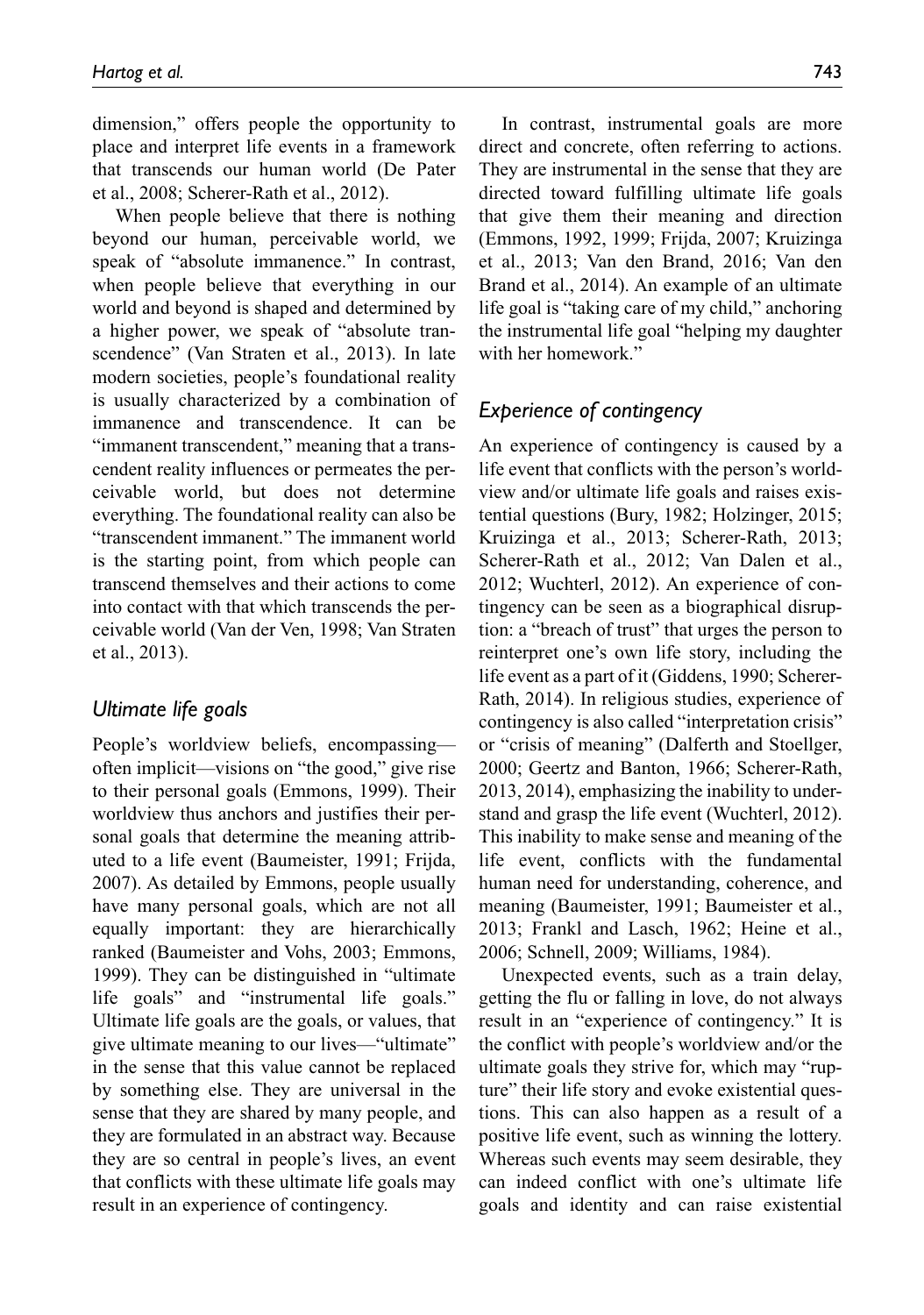questions, challenging people's outlook on life. Whether an event results in an experience of contingency or not will depend on a variety of factors, such as personality, experiences in the past, the context of the life story, and the moment of occurrence in the person's life. For example, life events such as ending a relationship or losing one's parents have a different meaning for the young, than for older people.

Falling seriously ill may lead to an experience of contingency, since illness often conflicts with life goals and confronts people with the randomness of life, the vulnerability of what they value, and their limits of control (Vos, 2015). Such an event can also conflict with people's worldview, thereby shattering people's most fundamental assumptions about themselves, the world and the relationship between the two (Janoff-Bulman, 2010). Falling seriously ill may, for example, conflict with one's experience of control or with the belief in a benevolent, higher power.

Empirical research on the way people talk about experiences of contingency resulting from falling ill shows that these "interpretation crises" are often presented in two ways. First, in the use of metaphors, expressing the impact of the event on the person's life. For example, cancer patients talk about their diagnosis as a "shock" or "blow," or state that the event made "their world come crashing down" (Kruizinga et al., 2017; Van Dalen et al., 2012). These expressions are metaphors, having a symbolic rather than a literal, descriptive meaning. Metaphors may provide a rational bridge between the known and the unknown, in this case between the situation before and after the event (Boylstein et al., 2007; Petrie and Oshlag, 1993). The second way is asking questions, trying to understand the event in the context of the person's life story. Negative events such as a heart attack and cancer diagnosis may evoke questions about the cause of the event: who or what caused it, and would it not have happened if I had acted in other ways? Other possible questions are more existential, such as: why did it happen to *me*? What does this mean for my life, now and in the future?

### *Narrative meaning making*

Narrative meaning making is the process that is hypothesized to follow the experience of contingency and serves to reinterpret the life event in the context of one's own life narrative, thus giving it a new meaning. In our theoretical model, we highlight three aspects of narrative meaning making.

First, *evaluation* is the attribution of a positive or negative meaning to the event, that is, whether the person sees the event as something positive or negative. This evaluation depends highly on the ultimate life goals that are obstructed or enhanced by the event (Emmons, 1992, 1999; Kruizinga et al., 2013). Over time, while re-interpreting the event, the evaluation can change. Something perceived as negative at the moment of occurrence could eventually be interpreted as having a positive meaning for life as a whole. Even with a diagnosis of incurable cancer, people were found to find a positive meaning (Affleck et al., 1987; Emmons, 1999; Helgeson et al., 2006; Tedeschi and Calhoun, 1996).

Second, *agency* refers to the perceived role of the person as active or passive. An active role implies that the person interprets the event as something that he or she caused or accomplished; a passive role implies that the event is seen as something that befell him or her (Kruizinga et al., 2013; Scherer-Rath et al., 2012). Asking questions about the cause of the event, people may arrive at conclusions such as "it was my own fault" and "it befell me." However, people can also conclude that the exact cause cannot be known, for example in case of a disease of which the risk is increased by genetic predisposition as well as by an unhealthy lifestyle.

Third, *scope* refers to the scale or span of the meaning that the event has for the person. An *existential* scope means that the person recognizes the significance of the event for his or her life as a whole. The scope is *spiritual* if the interpretation of the life event refers to a transcendent dimension (for our definition of "transcendent," see the description of "Worldview").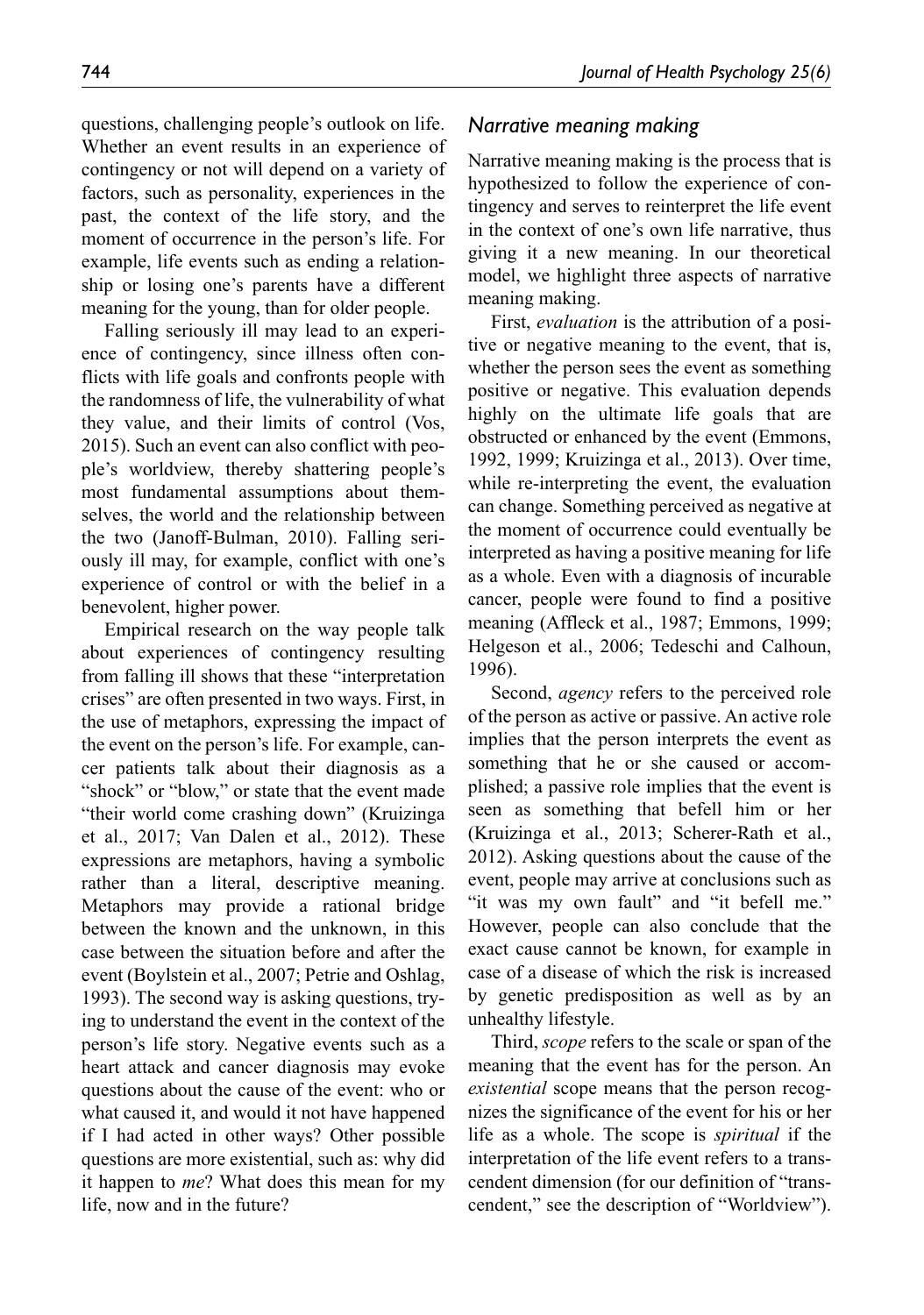This is expected to be the case for people with a worldview referring to an absolute transcendent, immanent transcendent, or transcendent immanent foundational reality. In contrast, the scope can also be *situational*, i.e. having only meaning for a particular situation, but not for the person's life as a whole. Since in such cases a conflict with ultimate life goals or worldview is not likely, we do not expect events with a situational meaning to result in an experience of contingency (Scherer-Rath et al., 2012).

In expressions about the meaning of a life event, evaluation, agency, and scope are often encountered in combination, for example as the interpretation of an event as "bad luck." The word "bad" refers to a negative evaluation. As for agency, the word "luck" implies that the person's perceived role is passive. If the person interprets the event only as "bad luck" in a specific situation and not for life as a whole, the scope is situational.

### *Narrative integration*

*Narrative integration* results from the process of narrative meaning making and refers to the extent to which the life event is integrated in the life narrative, given a new meaning and becoming a part of someone's identity (Scherer-Rath, 2014; Williams, 1984). Narrative integration can be seen as the human capacity to acknowledge contingency and integrate experiences into a meaningful whole, including life events that result in an experience of contingency (Ricoeur, 1986). Such life events are thus narratively "worked" to make them plausible but without disregarding their contingency (Straub, 2005, 2016). The event is still interpreted as a disruption of the life story, but is given a meaningful place (Scherer-Rath, 2014).

Some people may be more able than others to integrate life events causing an experience of contingency in their life story, also depending on the type of event and the specific situation and life phase. Based on a previous study among cancer patients (Kruizinga et al., 2017), we distinguish four modes of increasing narrative integration.

First, in the mode of *denying*, the interpretation process is aborted rather than engaged in. There is no real confrontation with one's own vulnerability or the limits of one's own abilities to understand why the event has happened, and no attempts are made to integrate the event into the person's life story. We distinguish two types of denying. The first is ignoring the existential relevance of the event, leaving no questions about (the cause of) the event or the consequences for one's life. The second type is denying the contingency of the event, usually unconsciously, giving a definitive explanation for the event by stating that it *had* to happen, thus "removing" contingency. Such an explanation can result from a theocentric worldview from which the cause of the event is interpreted as the absolute influence of a higher being—or from an interpretation of the event as a direct result from natural laws or from "absolute chance" (Wuchterl, 2011). In all forms of denying the contingency of the event, the explanation is not the outcome of a search for an interpretation of the cause, but a way to "fix" contingency and end the interpretation process (Wuchterl, 2011).

In both types of denying, there is no need to search for a meaningful place for the event in one's life story, and the event is described as in no way part of the person's life. In this mode, people may talk about the life event in terms of "necessity" or "moving on," such as "This was meant to be, all part of His plan for me" and "I just want to go on, so that's wat I'm doing."

Second, in the mode of *acknowledging*, the contingency of the event is taken seriously: the non-necessity and non-impossibility of the event are recognized and the event is seen as a disruption of the person's life story. No definitive explanation is given for the event, but a process of interpretation is put in motion, searching for the cause of the event and what it means for the person's life. In this mode, people often ask existential questions, which can be seen as first attempts to integrate the event in the life story. People may also talk about the event in terms of necessity ("ought" or "have to") and refer to the future, for example "I will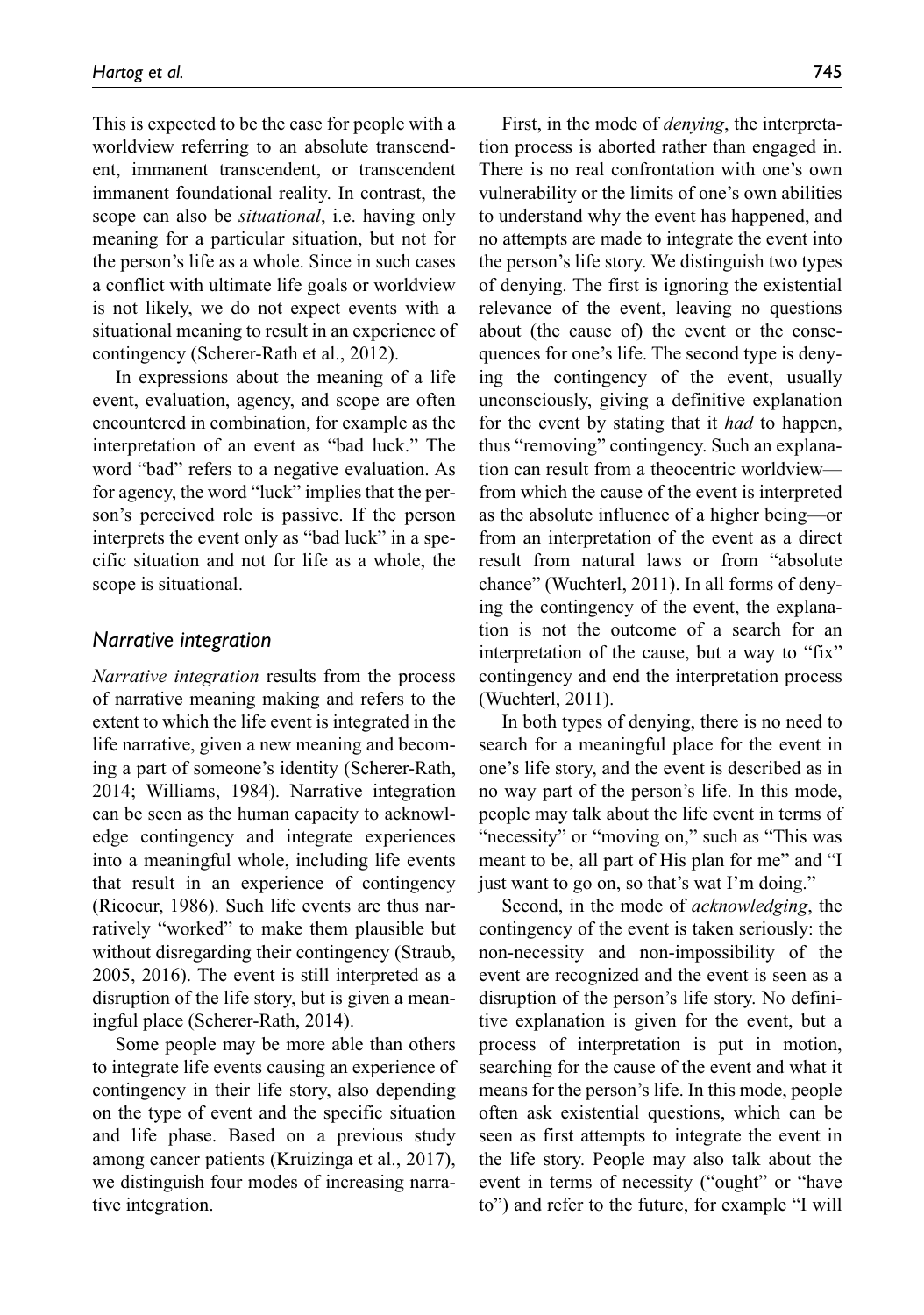have to accept it" or "I have to let go of so many things." These expressions indicate a willingness to acknowledge the significance for one's life and engage in the process of narrative integration, without, however, accepting the event.

Third, in the mode of *accepting*, both the contingency of the life event and the new reality that comes with the consequences of the life event are acknowledged. The person actively searches for ways to integrate the event in the personal life narrative, re-interpreting the event. The initial meaning of the event often changes, and sometimes, the person sees new possibilities as a result of the event. Nevertheless, in this mode, the narrative reconstruction is still a struggle. The event is accepted but not fully integrated in the life story, and the new possibilities are not fully embraced. In this mode, people may talk about the event using verbs that indicate a process of re-interpretation, such as "At the moment, I can accept it more than in the beginning" or "It is a part of my life now."

Finally, in the mode of *receiving*, the contingency of the life event and the new reality are acknowledged and the integration of the event in the life story is completed. In terms of Ricoeur's (1984) stages of mimesis, the third stage (refiguration) allows for new perspectives on one's life narrative and consequently changes in one's self-understanding. A process of transformation and reshaping has taken place, as a result of embracing the positive "new possibilities" that emerge from the life event. These new possibilities can be concrete and caused directly by the life event, such as queue jumping and access to front rows in theaters due to a disability. They can also be new insights that the life event has brought, considering what people find important in life, or their perspective on human life as a whole. It does not necessarily mean that the event is re-interpreted as something positive, and grief or loss is not mitigated or played down, but new possibilities are part of the reinterpretation. People can arrive at the mode of receiving by relating to the immanent world, but also by relating the event or the self-transformation to a transcendent dimension. In both cases, the person is receptive for that which

cannot be rationally understood and for the new possibilities that emerge from the life event (Straub, 2016). In this mode, people often refer to values that have become more central in their life. Past participles are used to express a completed process and a certain passivity in the narrative reconstruction, for example, "I have learned a lot from it" or "It has made me realize what I find important in life."

After some time, life events can be given a definite meaning. However, its meaning—and, therefore, the degree of integration in the life story—remains subject to change. Moreover, new experiences in life may urge for a reinterpretation of the event. It should also be noted that narrative meaning making and integration are part of life and of growing older. We constantly reinterpret events in the context of our life story and adapt our identity to accommodate changes to a lesser or greater extent, consciously or unconsciously.

### **Hypotheses**

Clearly, the process of narrative meaning making of life events is complex, multilayered, and dynamic. The proposed model is meant as a framework from which testable hypotheses can be derived. The dominant relationships and feedback loops as denoted in Figure 1; all represent hypotheses that are yet to be tested.

The first hypothesis is that an experience of contingency implies a conflict between a life event and ultimate life goals or worldview. A related hypothesis is that an experience of contingency is more likely to occur or more profound when a life event does not only conflict with people's ultimate life goals, but also directly with their worldview, challenging their beliefs and outlook on life.

The second hypothesis is that an experience of contingency impacts QoL adversely. As argued before, an experience of contingency indicates an inability to make sense and meaning of the life event, conflicting with the fundamental human need for understanding, coherence and meaning. Because narrative meaning making takes time, it is expected that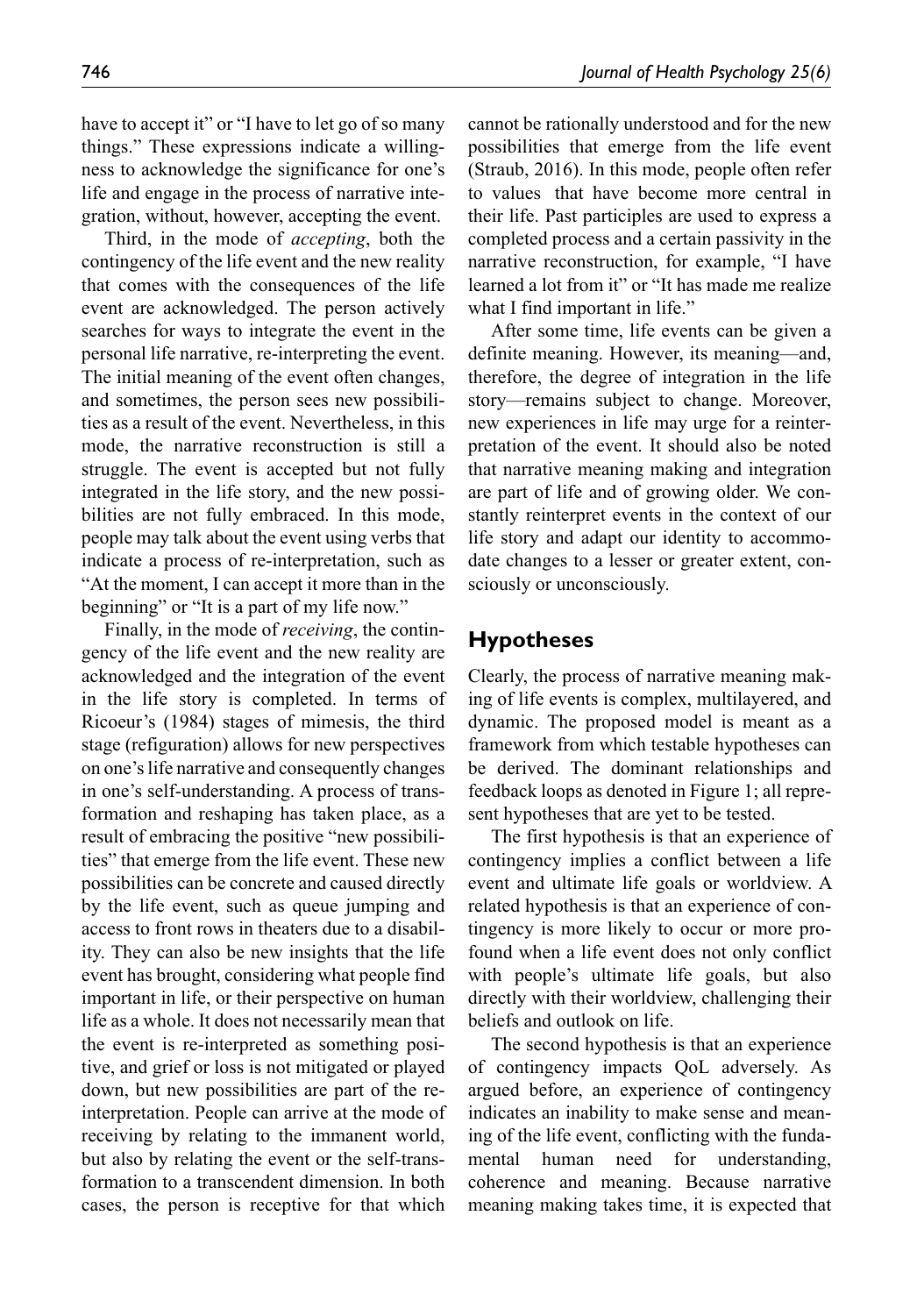shortly after an event leading to an experience of contingency, people may experience lower levels of QoL.

Third, we expect that after an experience of contingency, a process of meaning making starts, in which the person re-interprets the life event in the context of his or her life narrative. If the event is attributed a meaningful interpretation in the context of one's life story, the experience of contingency is expected to be reduced (upper feedback loop) and QoL to be increased, compared to the time shortly after the event. This meaningful interpretation does not necessarily mean that the event is attributed a positive meaning. It means that in contrast to the "crisis of meaning" during the experience of contingency, the person has come to a certain degree of understanding the meaning of the event for his or her life as a whole. As an iterative process, narrative meaning making is expected to continue, as long as the experience of contingency (the crisis of meaning) is not reduced significantly.

Fourth, we expect narrative meaning making to lead to narrative integration: the process of meaning making in the context of the person's life as a whole may result in the integration of the life event in the life story. Hypotheses can also be derived with respect to the different aspects of meaning making and integration. For example, a more disputable hypothesis refers to the relationship between *scope* and *receiving*. When the scope of the meaning attributed to an event is spiritual, the person refers to a transcendent dimension. This indicates an openness to relate to that which transcends our perceivable, intelligible world. As such, individuals attributing a spiritual meaning to a life event may arrive at the "receiving" mode of narrative integration more often than people attributing a situational or existential meaning to the event (Kruizinga et al., 2017; Scherer-Rath et al., 2012).

Fifth, a more complete narrative integration of the life event (i.e. receiving) as a result of meaning making is expected to reduce the experience of contingency (lower feedback loop) and enhance QoL. Theoretical and empirical

research in psychology and religious studies suggests that well-being is associated with the ability to integrate positive as well as negative experiences into one's life story and perception of the self (Bauer et al., 2008; Bohlmeijer et al., 2008; McAdams, 1993; Pot et al., 2010; Scherer-Rath, 2013; Van den Brand et al., 2014; Van Straten et al., 2013; Weiss et al., 2016; Westerhof et al., 2010a, 2010b). Because this association suggests that a more complete integration of negative experiences results in higher levels of well-being, we expect that more narrative integration results in higher levels of QoL (Keupp et al., 1999).

Thus, our expectation is that the combination of meaning making and integration will lead to a larger reduction of the experience of contingency and consequent enhancement of QoL than meaning making alone. The extent to which both narrative meaning making and integration are needed for experiencing good levels of QoL remains to be investigated. Because previous studies suggest that autobiographical reasoning might not always increase well-being (McLean and Mansfield, 2011), and that denial may be beneficial to social and emotional outcomes in cancer patients (Vos et al., 2011), it may be the case that after specific traumatic life events, denying would—at least in the short term—lead to higher levels of QoL than actively engaging in the process of narrative meaning making and integration.

The concept of narrative integration also holds other questions. For example, we do not know whether the four modes of increasing narrative integration are phases that people go through—each mode presupposing the former mode—or that modes can be skipped. Whereas we expect linear processes to be rare, we do not know under what conditions people may jump back and forth to achieve narrative integration. Further research is needed to investigate these processes.

It is likely that many other relationships exist that are not shown in the (simplified) figure. For example, it might be interesting to investigate the direct influence of worldview on narrative meaning and the influence of worldview and ultimate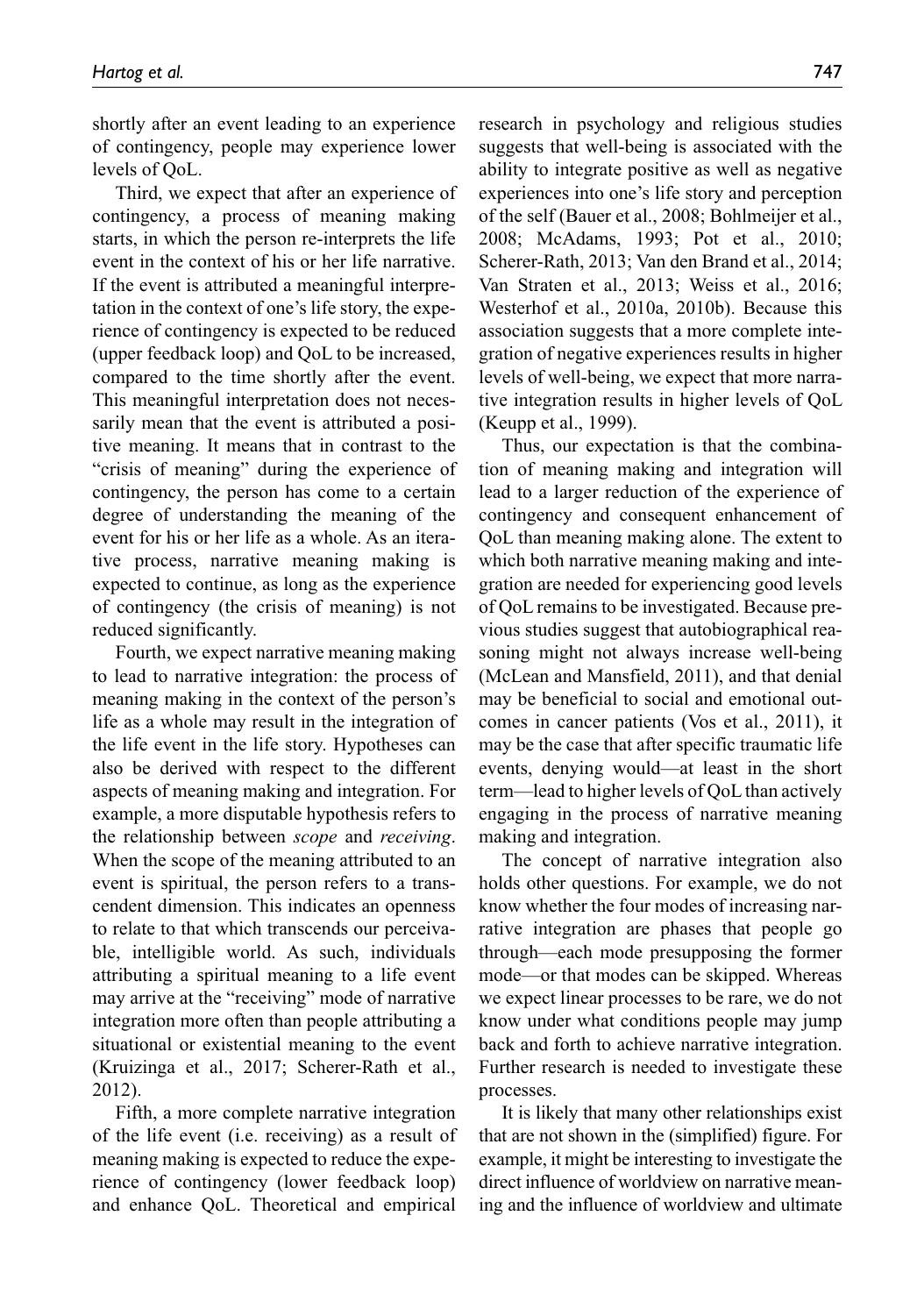life goals on QoL. Moreover, we expect more feedback loops to exist than are shown in the model. For example, the process of narrative meaning making and narrative integration could change a person's worldview and (the importance of) ultimate life goals (Gutierrez and Park, 2015). These changes, in turn, may reduce or remove the conflict between the life event and the person's worldview and/or ultimate life goals, but may also lead to altered ideas about what QoL is. Furthermore, we expect time to be of importance: people often have a different perspective on life events shortly after the event, than months or even years later.

Finally, narrative integration could also influence the way a person makes meaning of life events in the future, because the ability to integrate life events in one's life story could be a learning process. Some people who have experienced negative life events that confronted them with the contingency of life may have successfully integrated these events in their life story and realize and accept that contingency is a part of life. With new life events emerging, the experience of contingency may be less severe and a meaningful interpretation of the event may be found more easily.

# **Toward an operationalization of the theoretical model: the RE-LIFE Questionnaire**

To allow for empirical testing of our theoretical model, we developed a self-report questionnaire: The "Reconstruction of Life Events" Questionnaire (RE-LIFE), see [Appendix 1](http://journals.sagepub.com/doi/suppl/10.1177/1359105317731823/suppl_file/JHP_Appendix_A_-_Table_-_Narrative_meaning_making_and_integration_(concepts_and_items_RE-LIFE_Quest)_(1).pdf) and [Online Appendix.](http://journals.sagepub.com/doi/suppl/10.1177/1359105317731823/suppl_file/JHP_Appendix_B_(online_only)_-_Narr_mm_and_integr._(2).pdf) The RE-LIFE Questionnaire is a first operationalization of the concepts of the model, designed to assess narrative meaning making of all life events, including falling ill. In the context of our longitudinal study on QoL, it was adapted for cardiac patients with multiple morbidities. The results of this study, providing information about this questionnaire's validity, will be published separately.

The structure and items of the RE-LIFE Questionnaire were developed using an existing qualitative instrument, based on the "Analytical

model for reconstructing interpretation of life stories" mentioned before (Kruizinga et al., 2013; Scherer-Rath, 2013, 2014, 2016; Scherer-Rath et al., 2012; Van Dalen et al., 2012; Van den Brand et al., 2014). This instrument consists of a topic list for semi-structured interviews about experiences of contingency caused by life events. The items then were further developed using transcriptions of in-depth interviews with advanced cancer patients that were held using the qualitative instrument mentioned above (Van Dalen et al., 2012). The "narrative integration" scale was developed in a qualitative study described previously (Kruizinga et al., 2017). The questionnaire was then refined and adapted in pilot tests with 8 healthy volunteers and 12 cardiac patients, and using peer feedback from researchers and practitioners in the fields of medical psychology, religious studies, medical ethics, oncology, and cardiology.

In order to enable respondents to reflect on their most important life events in the context of their life as a whole, the questionnaire starts with the request to draw a lifeline, with positive and negative life events as ups and downs (Kruizinga et al., 2013; Van den Brand et al., 2014). Questions are then asked about the most unexpected negative life event (identified by the respondent) and the acquisition of the disease as the second life event. The questionnaire enquires about worldview, ultimate life goals, experience of contingency, narrative meaning making, narrative integration, and QoL. The questionnaire is currently being tested in a large-scale, longitudinal study among cardiac patients undergoing coronary angioplasty or bypass surgery.

# **Conclusion**

Our theoretical model elucidates how people make meaning of illness in a narrative way. Falling seriously ill may be experienced as a life event that conflicts with the person's ultimate life goals and/or worldview, resulting in an experience of contingency and lower levels of QoL. The way people make meaning of such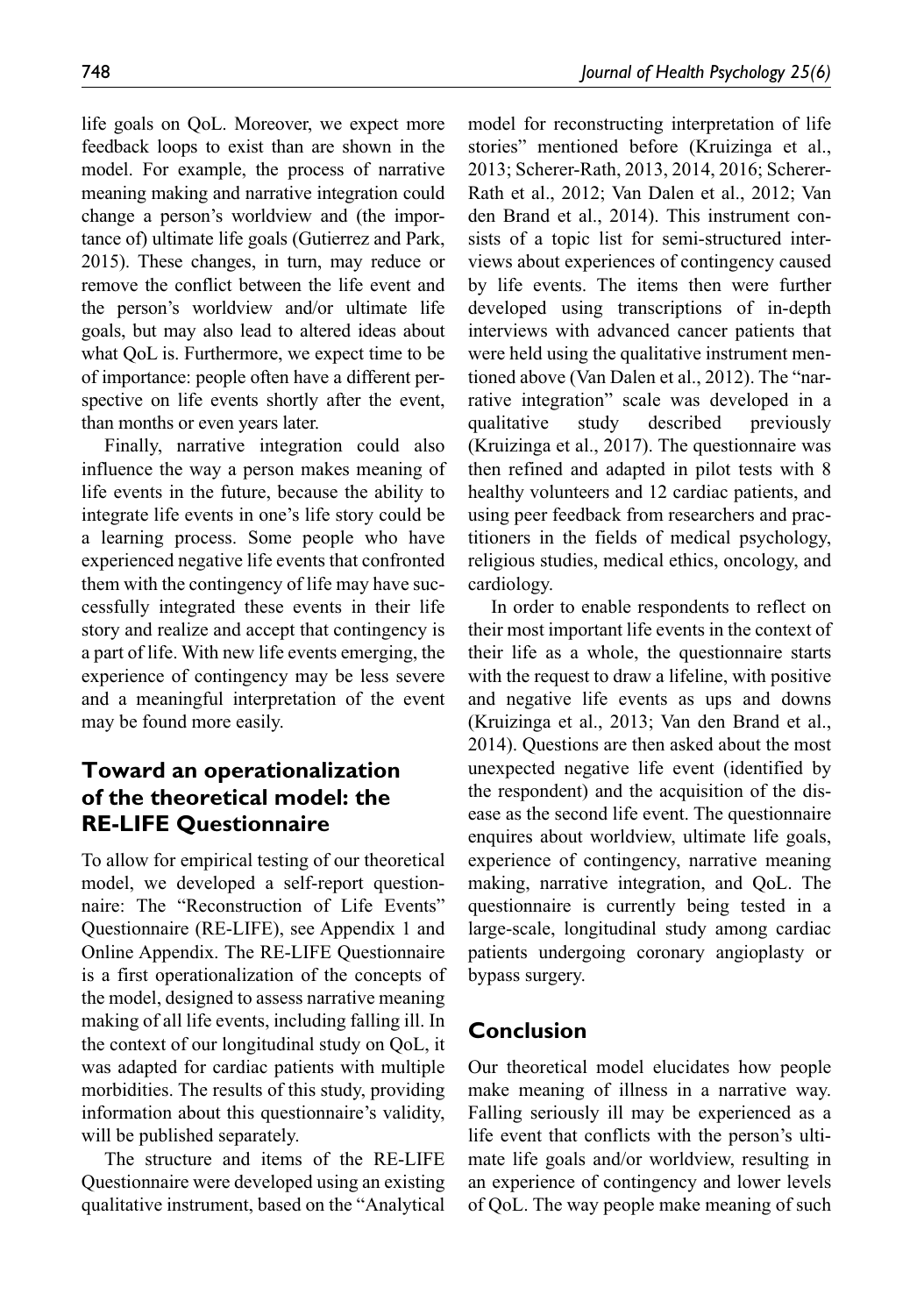life events may lead to some degree of "narrative integration," which in turn is expected to reduce the experience of contingency (the "crisis of meaning"), increasing the experienced QoL.

As stated before, our theoretical model can be placed within the meaning-making framework as proposed by Park, and the concepts show parallels with well-known psychological concepts such as adaptation, acceptance, and coping. For example, the concept of discrepancy in Park's model resembles the conflict between the life event and worldview and/or ultimate life goals, and the coping process "cognitive re-appraisal" bears a resemblance to the concept "narrative meaning making" as the re-interpretation of the life event in the context of one's life story. Furthermore, the concept of narrative integration could be related to "meanings made" such as acceptance, post-traumatic growth, changed identity, and changed global goals (Park, 2010).

However, the integration of contingency theory and theories of narrative identity in our model allows for a substantive account of meaning making. The model facilitates the investigation of the meaning that life events have for people in the context of their personal life narrative, and the content of ultimate life goals and worldviews that play a role in the construction of meaning. Characteristic of our model is the concept of narrative integration after an experience of contingency caused by a life event, in which life events are given a meaningful place without disregarding their contingent and disruptive nature, and which may lead to changes in people's narrative identity.

Many aspects of the theoretical model need to be further explored. The resulting hypotheses need to be tested in large-scale, longitudinal research incorporating narrative meaning making and a broad conceptualization of QoL. The proposed theoretical model and the RE-LIFE Questionnaire may be used for further research on the relationship between meaning making, narrative integration, and QoL, to enhance our understanding of patients' QoL.

#### **Acknowledgements**

The authors gratefully acknowledge Dr Adri van der Wurff for his helpful comments on an earlier draft of this article.

#### **Declaration of conflicting interests**

The author(s) declared no potential conflicts of interest with respect to the research, authorship, and/or publication of this article.

#### **Funding**

The author(s) disclosed receipt of the following financial support for the research, authorship, and/or publication of this article: This study was funded by the Netherlands Organisation for Scientific Research (NWO) (grant number NWO319-20-003) and Merck Sharp & Dohme (MSD).

#### **Supplemental material**

Supplemental material for this article is available online.

#### **Note**

1. In contrast to several theories and following Baumeister (1991), we use the concept "meaning" in a neutral way, not as "meaningfulness" or "meanings made," but as the meaning a person attributes to life events, which may be either positive, negative, or neutral.

#### **References**

- Aaronson NK, Ahmedzai S, Bergman B, et al. (1993) The European organization for research and treatment of cancer QLQ-C30: A quality-of-life instrument for use in international clinical trials in oncology. *Journal of the National Cancer Institute* 85(5): 365–376.
- Affleck G, Tennen H, Croog S, et al. (1987) Causal attribution, perceived benefits, and morbidity after a heart attack: An 8-year study. *Journal of Consulting and Clinical Psychology* 55(1): 29.
- Albrecht GL and Devlieger PJ (1999) The disability paradox: High quality of life against all odds. *Social Science & Medicine* 48(8): 977–988.
- Antonovsky A (1987) The salutogenic perspective: Toward a new view of health and illness. *Advances* 4(1): 47–55.
- Bauer JJ, McAdams DP and Pals JL (2008) Narrative identity and eudaimonic well-being. *Journal of Happiness Studies* 9(1): 81–104.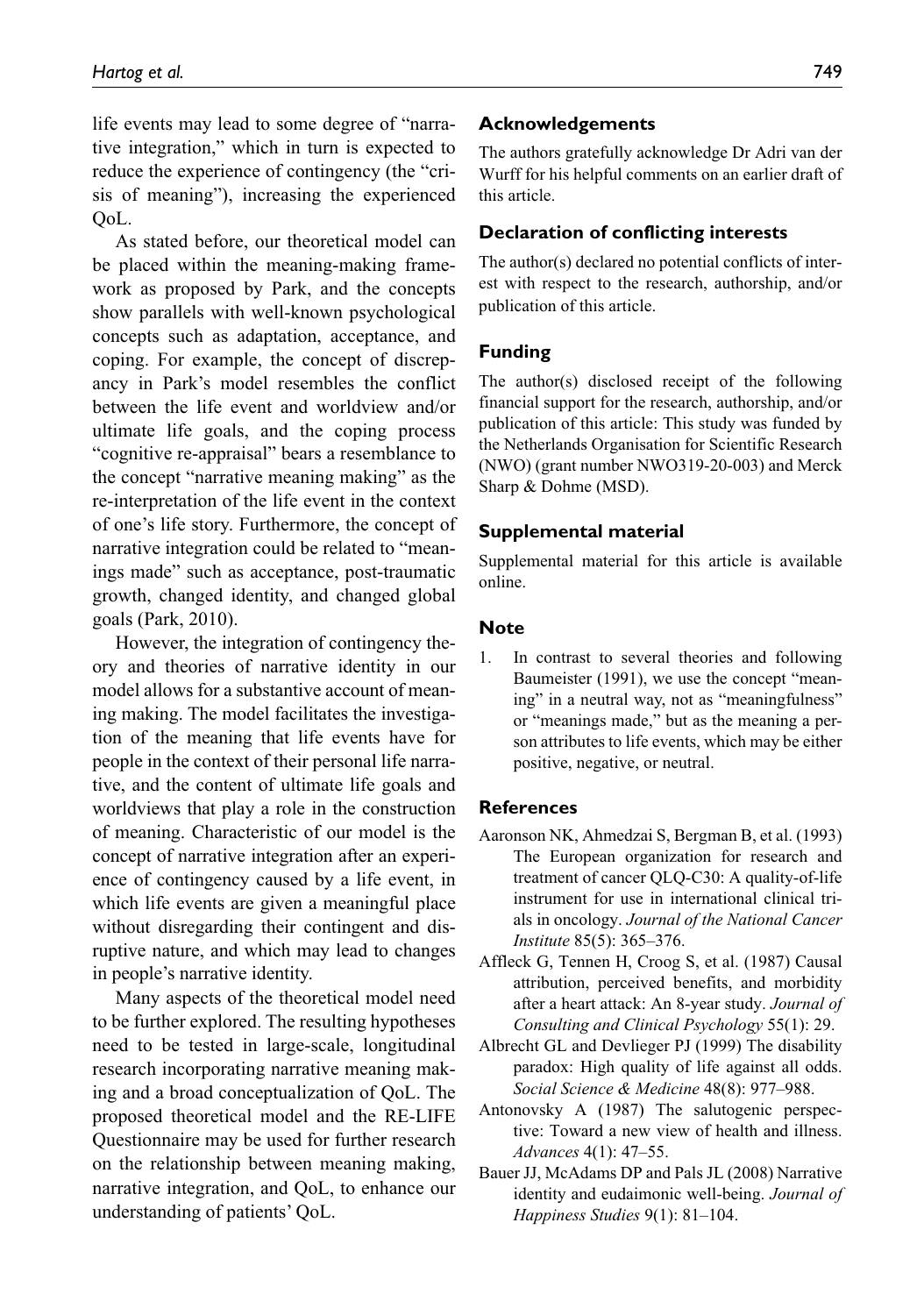- Bauman Z (2013) *Liquid Times: Living in an Age of Uncertainty*. New York: John Wiley & Sons.
- Baumeister RF (1991) *Meanings of Life*. New York: Guilford Press.
- Baumeister RF and Vohs KD (2003) Self-regulation and the executive function of the self. In: Mark R Leary and June P Tangney (eds) *Handbook of Self and Identity*. New York: The Guilford Press, pp180–197.
- Baumeister RF, Vohs KD, Aaker JL, et al. (2013) Some key differences between a happy life and a meaningful life. *Journal of Positive Psychology* 8(6): 505–516.
- Bohlmeijer E, Westerhof G and Emmerik-De Jong M (2008) The effects of integrative reminiscence on meaning in life: Results of a quasiexperimental study. *Aging & Mental Health* 12(5): 639–646.
- Bolmsjö I (2001) Existential issues in palliative care: Interviews of patients with amyotrophic lateral sclerosis. *Journal of Palliative Medicine* 4(4): 499–505.
- Boylstein C, Rittman M and Hinojosa R (2007) Metaphor shifts in stroke recovery. *Health Communication* 21(3): 279–287.
- Bucher AA (2014) *Psychologie Der Spiritualität. Handbuch*. Weinheim; Basel: Beltz.
- Bury M (1982) Chronic illness as biographical disruption. *Sociology of Health & Illness* 4(2): 167–182.
- Büssing A and Fischer J (2009) Interpretation of illness in cancer survivors is associated with health-related variables and adaptive coping styles. *BMC Womens Health* 9(1): 2.
- Cohen SR, Mount BM, Tomas JJ, et al. (1996) Existential well-being is an important determinant of quality of life: Evidence from the McGill quality of life questionnaire. *Cancer* 77(3): 576–586.
- Dalferth IU and Stoellger P (2000) Religion als kontingenzkultur und die kontingenz gottes. In: Dalferth IU and Stoellger P (eds) *Vernunft, Kontingenz Und Gott. Konstellationen Eines Offenen Problems*. Tübingen: Mohr Siebeck, pp. 1–44.
- Davis CG and Novoa DC (2013) Meaning-making following spinal cord injury: Individual differences and within-person change. *Rehabilitation Psychology* 58(2): 166–177.
- De Pater C, Scherer-Rath M and Mertens F (2008) Forest managers' spiritual concerns. *Journal of Empirical Theology* 21(1): 109–132.
- Dezutter J, Dewitte L, Thauvoye E, et al. (2017) Meaningful coping with chronic pain: Exploring the interplay between goal violation, meaningful coping strategies and life satisfaction in chronic pain patients. *Scandinavian Journal of Psychology* 58: 29–35.
- Dezutter J, Luyckx K and Wachholtz A (2015) Meaning in life in chronic pain patients over time: Associations with pain experience and psychological well-being. *Journal of Behavioral Medicine* 38(2): 384–396.
- Elkins DN, Hedstrom LJ, Hughes LL, et al. (1988) Toward a humanistic-phenomenological spirituality: Definition, description, and measurement. *Journal of Humanistic Psychology* 28(4): 5–18.
- Emmons RA (1986) Personal strivings: An approach to personality and subjective well-being. *Journal of Personality and Social Psychology* 51(5): 1058–1068.
- Emmons RA (1992) Abstract versus concrete goals: Personal striving level, physical illness, and psychological well-being. *Journal of Personality and Social Psychology* 62(2): 292–300.
- Emmons RA (1999) *The Psychology of Ultimate Concerns: Motivation and Spirituality in Personality*. New York: Guilford Press.
- Emmons RA, Cheung C and Tehrani K (1998) Assessing spirituality through personal goals: Implications for research on religion and subjective well-being. *Social Indicators Research* 45(1–3): 391–422.
- Fife RB (2002) Are existential questions the norm for terminally ill patients? *Journal of Palliative Medicine* 5(6): 815–817.
- Folkman S (2010) Stress, coping, and hope. *Psychooncology* 19(9): 901–908.
- Folkman S and Moskowitz JT (2000) Positive affect and the other side of coping. *The American Psychologist* 55(6): 647–654.
- Folkman S and Moskowitz JT (2007) Positive affect and meaning-focused coping during significant psychological stress. In: Miles Hewstone, Henk Schut, John de Wit, et al. (eds) *The Scope of Social Psychology: Theory and Applications (Essays in honour of Wolfgang Stroebe)*. Hove: Psychology Press, pp. 193–208.
- Frankl VE and Lasch I (1962) *Man's Search for Meaning: An Introduction to Logotherapy*. Boston, MA: Beacon Press.
- Friedman HS, Kern ML and Reynolds CA (2010) Personality and health, subjective well-being,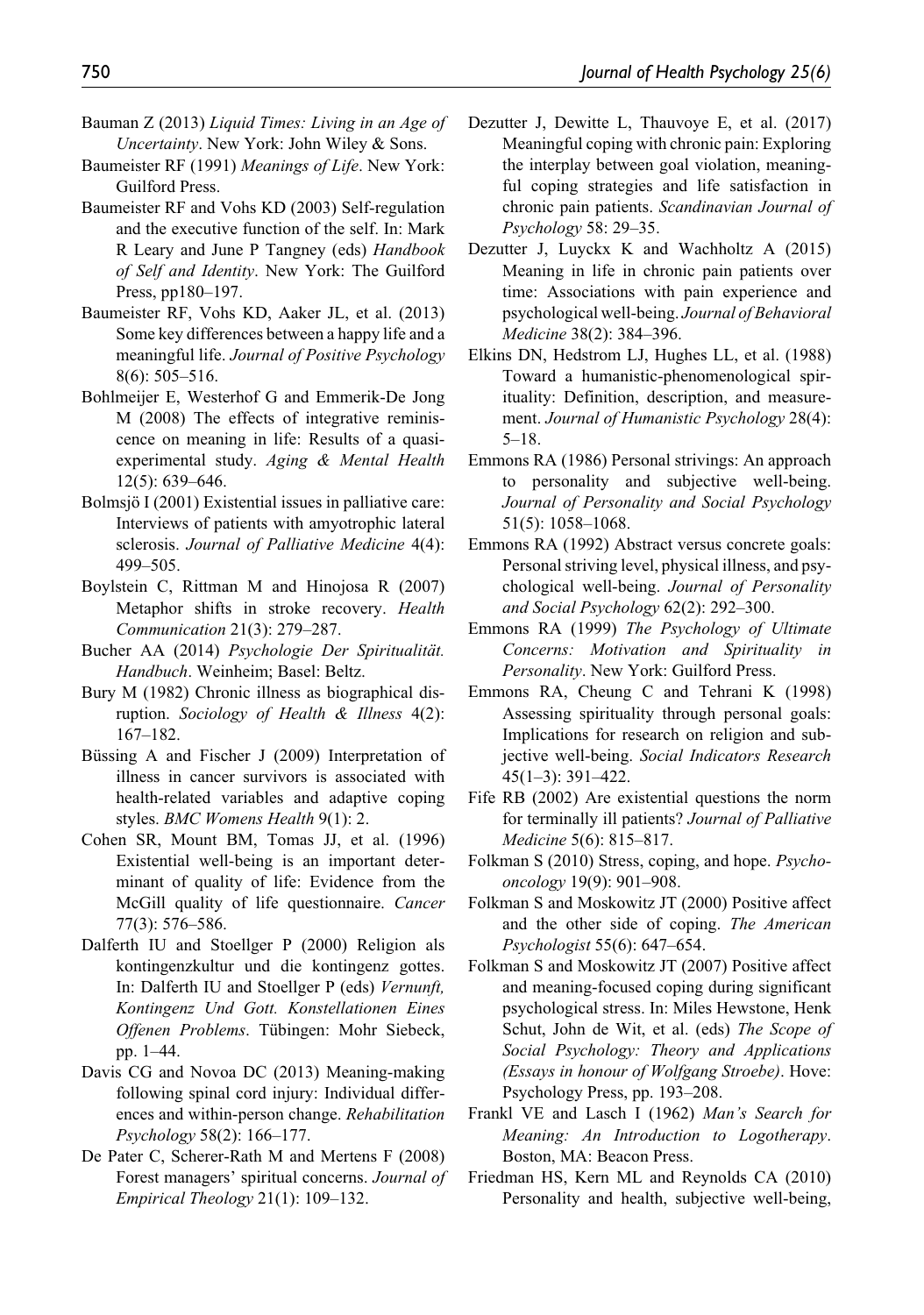and longevity. *Journal of Personality* 78(1): 179–216.

- Frijda NH (2007) *The Laws of Emotion*. Mahwah, NJ: Lawrence Erlbaum Associates Publishers.
- Geertz C and Banton M (1966) Religion as a cultural system. In: Banton M (ed.) *Anthropological Approaches to the Study of Religion*. London: Tavistock Publications, pp. 1–46.
- Gendlin ET (1962) *Experiencing and the Creation of Meaning*. New York: Free Press of Glencoe.
- Giddens A (1990) *The Consequences of Modernity*. Cambridge: Polity Press.
- Glaser B and Strauss A (1975) *Chronic Illness and the Quality of Life*. St. Louis, MO: Mosby.
- Guo M, Gan Y and Tong J (2013) The role of meaning-focused coping in significant loss. *Anxiety, Stress, and Coping* 26(1): 87–102.
- Gutierrez IA and Park CL (2015) Emerging adulthood, evolving worldviews: How life events impact college students' developing belief systems. *Emerging Adulthood* 3(2): 85–97.
- Heine SJ, Proulx T and Vohs KD (2006) The meaning maintenance model: On the coherence of social motivations. *Personality and Social Psychology Review* 10(2): 88–110.
- Helgeson VS, Reynolds KA and Tomich PL (2006) A meta-analytic review of benefit finding and growth. *Journal of Consulting and Clinical Psychology* 74(5): 797–816.
- Holzinger M (2015) *Kontingenz in der Gegenwartsgesellschaft: Dimensionen eines Leitbegriffs moderner Sozialtheorie*. Bielefeld: Transcript Verlag.
- Hullmann SE, Robb SL and Rand KL (2015) Life goals in patients with cancer: A systematic review of the literature. *Psycho-oncology* 25: 387–399.
- Janoff-Bulman R (2010) *Shattered Assumptions*. New York: Simon & Schuster.
- Janse M, Sprangers MA, Ranchor AV, et al. (2015) Long-term effects of goal disturbance and adjustment on well-being in cancer patients. *Quality of Life Research* 24: 1017–1027.
- Jenkins RA and Pargament KI (1995) Religion and spirituality as resources for coping with cancer. *Journal of Psychosocial Oncology* 13(1–2): 51–74.
- Joas H (2016) Religion in the age of contingency. In: Joas H (ed.) *Do We Need Religion? On the Experience of Self-transcendence*. New York: Routledge, pp. 21–36.
- Keupp H (2010) Identitäten, befreit von Identitätszwängen, aber verpflichtet zur

Identitätsarbeit. *Familiendynamik* 36(2): 100–109.

- Keupp H, Ahbe T, Gmür W, et al. (1999) *Identitätskonstruktionen. Das Patchwork der Identitäten in der Spätmoderne*. Reinbek: Rowohlt.
- King LA, Richards JH and Stemmerich E (1998) Daily goals, life goals, and worst fears: Means, ends, and subjective well-being. *Journal of Personality* 66(5): 713–744.
- Koenig HG, Larson DB and Larson SS (2001) Religion and coping with serious medical illness. *The Annals of Pharmacotherapy* 35(3): 352–359.
- Kraft CH (2008) *Worldview for Christian Witness*. Pasadena, CA: William Carey Library.
- Kruizinga R, Hartog ID, Scherer-Rath M, et al. (2017) Modes of relating to contingency: An exploration of experiences in advanced cancer patients. *Palliative & Supportive Care* 15(4): 444–453.
- Kruizinga R, Scherer-Rath M, Schilderman JB, et al. (2013) The life in sight application study (LISA): Design of a randomized controlled trial to assess the role of an assisted structured reflection on life events and ultimate life goals to improve quality of life of cancer patients. *BMC Cancer* 13(1): 360.
- Lazarus RS and Folkman S (1984) *Stress, Appraisal, and Coping*. New York: Springer publishing company.
- Levin JS (1996) How religion influences morbidity and health: Reflections on natural history, salutogenesis and host resistance. *Social Science & Medicine* 43(5): 849–864.
- Luhmann N (1995) *Social Systems*. Stanford, CA: Stanford University Press.
- McAdams DP (1993) *The Stories We Live by*. New York: Guildford Press.
- McAdams DP and Manczak E (2015) Personality and the life story. In: Mikulincer M, Shaver PR, Cooper ML, et al. (eds) *APA Handbook of Personality and Social Psychology (Vol. 4: Personality processes and individual differences)*. Washington, DC: American Psychological Association, pp. 425–446.
- McLean KC and Mansfield CD (2011) To reason or not to reason: Is autobiographical reasoning always beneficial? *New Directions for Child and Adolescent Development* 2011(131): 85– 97.
- Makropoulos M (1997) *Modernität Und Kontingenz*. München: Fink.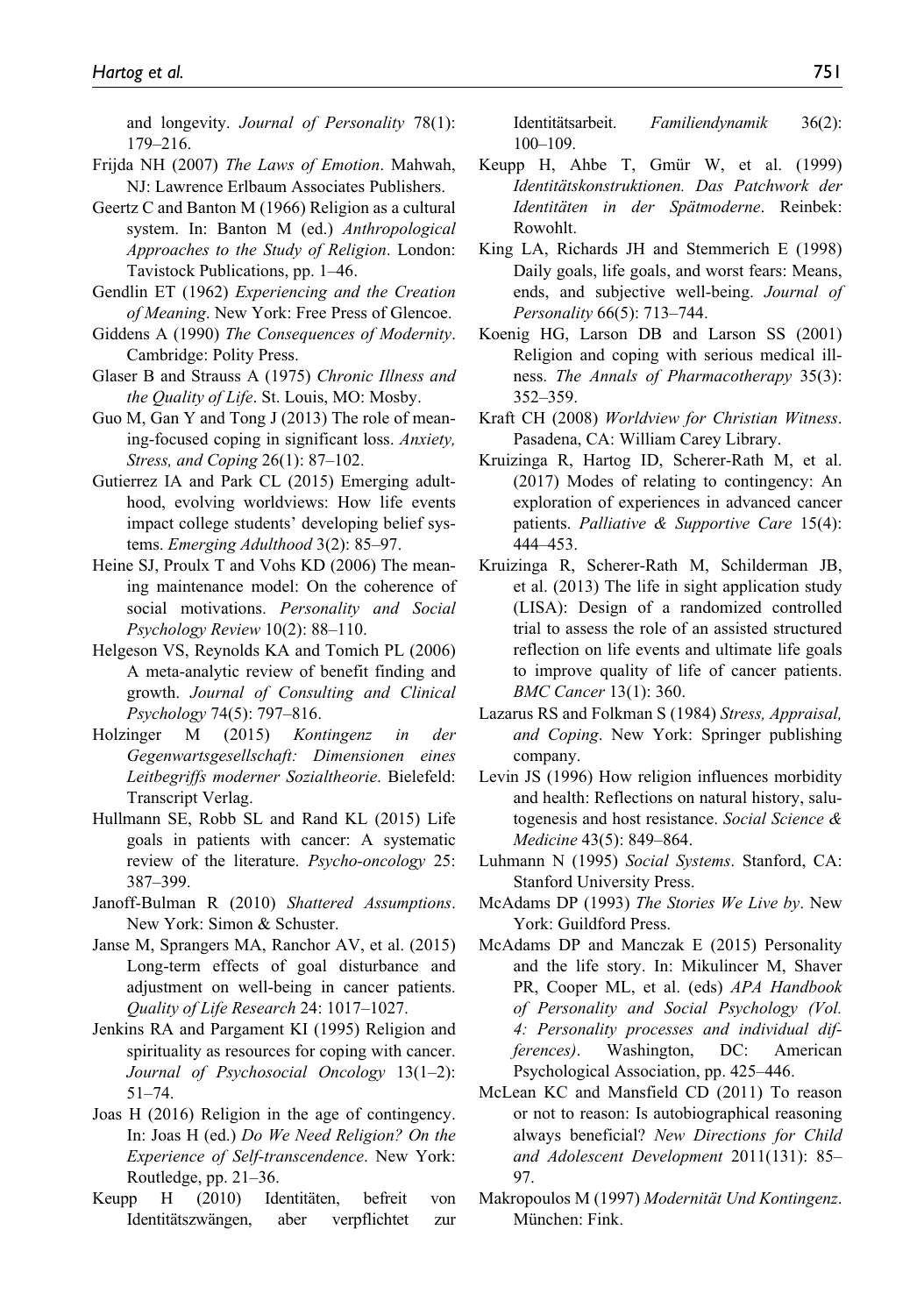- Park CL (2010) Making sense of the meaning literature: An integrative review of meaning making and its effects on adjustment to stressful life events. *Psychological Bulletin* 136(2): 257–301.
- Park CL (2013) The meaning making model: A framework for understanding meaning, spirituality, and stress-related growth in health psychology. *European Health Psychologist* 15(2): 40–47.
- Park CL and Folkman S (1997) Meaning in the context of stress and coping. *Review of General Psychology* 1(2): 115–144.
- Park CL and George LS (2013) Assessing meaning and meaning making in the context of stressful life events: Measurement tools and approaches. *The Journal of Positive Psychology* 8(6): 483– 504.
- Petrie HG and Oshlag RS (1993) Metaphor and learning. In: Andrew O (ed.) *Metaphor and Thought*. Cambridge: Cambridge University Press, pp. 579–609.
- Pot AM, Bohlmeijer ET, Onrust S, et al. (2010) The impact of life review on depression in older adults: A randomized controlled trial. *International Psychogeriatrics* 22(04): 572– 581.
- Rajandram RK, Jenewein J, McGrath C, et al. (2011) Coping processes relevant to posttraumatic growth: An evidence-based review. *Supportive Care in Cancer* 19(5): 583–589.
- Ricoeur P (1984) *Time and Narrative*. Chicago, IL: University of Chicago Press.
- Ricoeur P (1986) *Zufall und Vernunft in der Geschichte*. Tübingen: Konkursbuch-Verlag.
- Ricoeur P (1995) *Oneself as Another*. Chicago, IL: University of Chicago Press.
- Riley BB, Perna R, Tate DG, et al. (1998) Types of spiritual well-being among persons with chronic illness: Their relation to various forms of quality of life. *Archives of Physical Medicine and Rehabilitation* 79(3): 258–264.
- Roberts BW, Kuncel NR, Shiner R, et al. (2007) The power of personality: The comparative validity of personality traits, socioeconomic status, and cognitive ability for predicting important life outcomes. *Perspectives on Psychological Science* 2(4): 313–345.
- Ryan RM and Deci EL (2000) Self-determination theory and the facilitation of intrinsic motivation, social development, and well-being. *The American Psychologist* 55(1): 68–78.
- Sales JM, Merrill NA and Fivush R (2013) Does making meaning make it better? Narrative meaning making and well-being in at-risk African-American adolescent females. *Memory* 21(1): 97–110.
- Scherer-Rath M (2013) Ervaring van contingentie en spirituele zorg. *Psyche en Geloof* 24(3): 184–195.
- Scherer-Rath M (2014) Narrative reconstruction as creative contingency. In: Ganzevoort RRH, De Haardt M and Scherer-Rath M (eds) *Religious Stories We Live By: Narrative Approaches in Theology and Religious Studies*. Leiden: Brill, pp. 131–142.
- Scherer-Rath M (2016) Kontingenz als Lebensbaustein. Narrative Rekonstruktion der Interpretation von Kontingenzerfahrungen. In: Höger C and Arzt S (eds) *Empirische Religionspädagogik Und Praktische Theologie*. Freiburg and Salzburg: PH-OPUS, pp. 170–181.
- Scherer-Rath M, Van den Brand J, Van Straten C, et al. (2012) Experience of contingency and congruent interpretation of life events in clinical psychiatric settings: A qualitative pilot study. *Journal of Empirical Theology* 25(2): 127–152.
- Schnell T (2009) The sources of meaning and meaning in life questionnaire (SoMe): Relations to demographics and well-being. *The Journal of Positive Psychology* 4(6): 483–499.
- Schnell T and Keenan WJ (2011) Meaning-making in an atheist world. *Archive for the Psychology of Religion* 33(1): 55–78.
- Singer JA (2004) Narrative identity and meaning making across the adult lifespan: An introduction. *Journal of Personality* 72(3): 437–460.
- Sprangers MA (2015) How recent health-related life events affected my perspective on quality-oflife research. *Quality of Life Research* 24(5): 1157–1162.
- Sprangers MA and Schwartz CE (2008) Reflections on changeability versus stability of healthrelated quality of life: Distinguishing between its environmental and genetic components. *Health and Quality of Life Outcomes* 6(1): 89.
- Sprangers MA, Bartels M, Veenhoven R, et al. (2010) Which patient will feel down, which will be happy? The need to study the genetic disposition of emotional states. *Quality of Life Research* 19(10): 1429–1437.
- Straub J (2005) Telling stories, making history: Toward a narrative psychology of the historical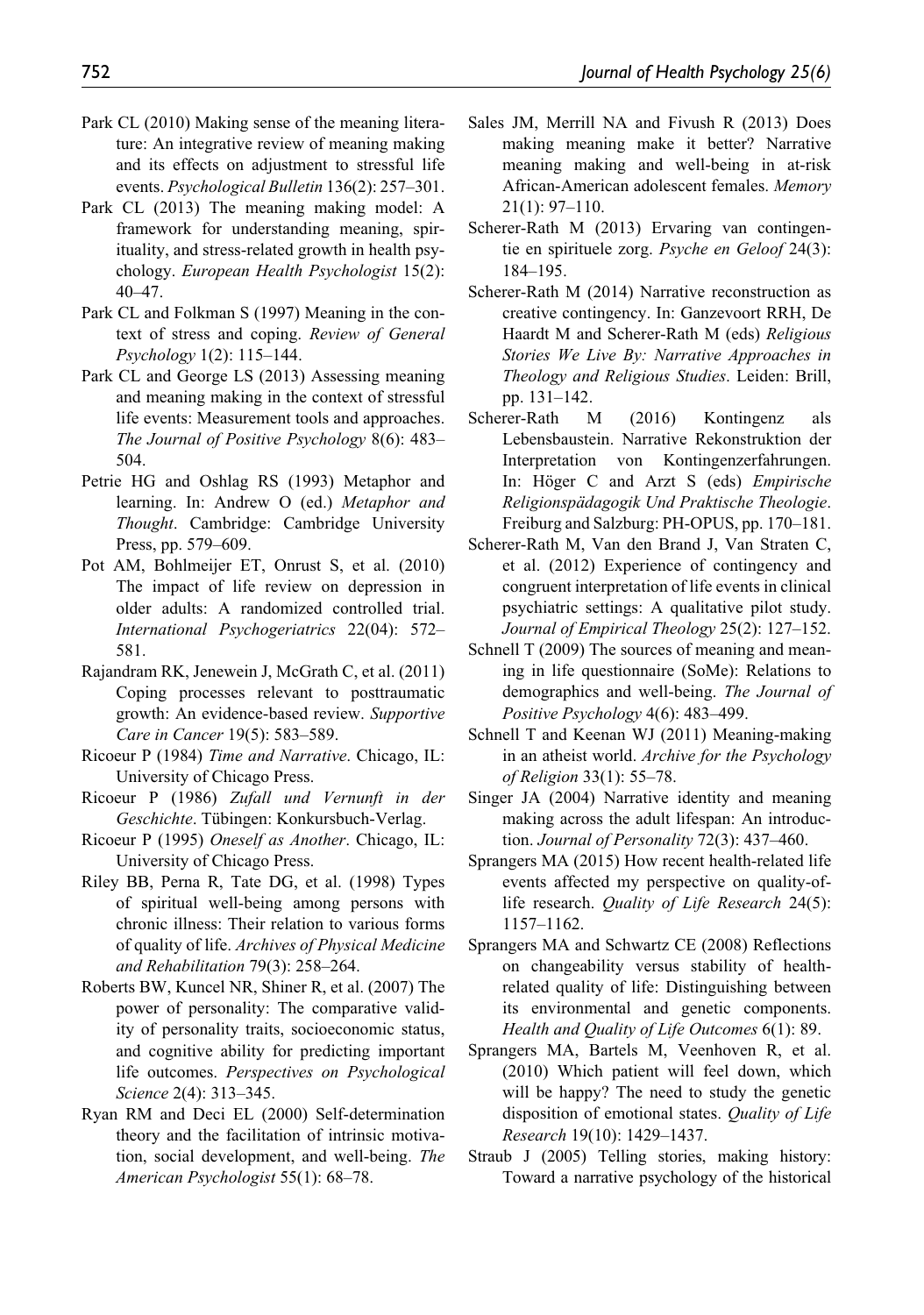construction of meaning. In: Straub J (ed.) *Narration, Identity, and Historical Consciousness*. New York: Berghahn Books, pp. 44–98.

- Straub J (2016) Kontingenzsensibiltät und Kontingenzbewusstsein als Strukturmerkmal religiösen Glaubens. In: Straub J (ed.) *Religiöser Glaube Und Säkulare Lebensformen Im Dialog: Personale Identität Und Kontingenz in Pluralistischen Gesellschaften*. Gießen: Psychosozial-Verlag, pp. 167–177.
- Tedeschi RG and Calhoun LG (1996) The posttraumatic growth inventory: Measuring the positive legacy of trauma. *Journal of Traumatic Stress* 9: 455–471.
- The EuroQol Group (2006) EuroQol a new facility for the measurement of health-related quality of life. *Health Policy*, 16(3): 199–208.
- Tillich P (1963) *Christianity and the Encounter of the World Religions*. New York: Columbia University Press.
- Van Dalen EJ, Scherer-Rath M, Hermans CA, et al. (2012) Breaking the bad news: Experiences of contingency in advanced cancer patients. In: *Paper presented at the ASCO annual meeting*, Chicago, IL, 1–5 June.
- Van den Brand J (2016) *Levensverhaal en Pedagogische Handelingsoriëntatie in de Laatmoderne Tijd* vol. 2. Münster: LIT Verlag.
- Van den Brand J, Hermans C, Scherer-Rath M, et al. (2014) An instrument for reconstructing interpretation in life stories. In: Ganzevoort RRH and De Scherer-Rath M (eds) *Religious Stories We Live By. Narrative Approaches in Theology and Religious Studies*. Leiden: Brill, pp. 169– 182.
- Van der Spek N and Verdonck-de Leeuw I (2016) Meaning-centered group psychotherapy for cancer survivors. In: Breitbart W (ed.) *Meaning-centered Psychotherapy in the Cancer Setting: Finding Meaning and Hope in the Face of Suffering*. Oxford: Oxford University Press, pp. 67–74.
- Van der Ven JA (1998) After God? In: Van der Ven JA (ed.) *God Reinvented? A Theological Search in Texts and Tables* vol. 1. Leiden: Brill, pp. 171–204.
- Van Straten C, Scherer-Rath M and Hoencamp E (2013) (In)congruente interpretatie van contingente levensgebeurtenissen in de GGZ. *Psyche en Geloof* 24(4): 235–245.
- Vos J (2015) Meaning and existential givens in the lives of cancer patients: A philosophical perspective on psycho-oncology. *Palliative & Supportive Care* 13(4): 885–900.
- Vos MS, Putter H, van Houwelingen HC, et al. (2011) Denial and social and emotional outcomes in lung cancer patients: The protective effect of denial. *Lung Cancer* 72(1): 119–124.
- Walach H (2011) *Spiritualität: warum wir die Aufklärung weiterführen müssen; mit ausführlichem*. Klein Jasedow: Drachen-Verlag.
- Weiss LA, Westerhof GJ and Bohlmeijer ET (2016) Can we increase psychological well-being? The effects of interventions on psychological wellbeing: A meta-analysis of randomized controlled trials. *PLoS One* 11(6): e0158092.
- Westerhof GJ, Bohlmeijer ET, Van Beljouw IM, et al. (2010a) Improvement in personal meaning mediates the effects of a life review intervention on depressive symptoms in a randomized controlled trial. *The Gerontologist* 50(4): 541–549.
- Westerhof GJ, Lamers S and De Vries D (2010b) Effecten van het ophalen van autobiografische herinneringen op emotioneel welbevinden bij ouderen. *Tijdschrift Voor Gerontologie En Geriatrie* 41(1): 5–12.
- WHOQoL SRPB Group (2006) A cross-cultural study of spirituality, religion, and personal beliefs as components of quality of life. *Social Science & Medicine* 62(6): 1486–1497.
- Williams G (1984) The genesis of chronic illness: Narrative re-construction. *Sociology of Health & Illness* 6(2): 175–200.
- World Health Organization (WHO) (1997) *WHOQOL: Measuring Quality of Life*. Geneva: World Health Organization.
- Wuchterl K (2011) *Kontingenz Oder Das Andere Der Vernunft: Zum Verhältnis Von Philosophie, Naturwissenschaft Und Religion*. Stuttgart: Franz Steiner Verlag.
- Wuchterl K (2012) *Kontingenz Als Religionsphilosophischer Schlüsselbegriff Zur Klärung Von Grenzen Zwischen Naturwissenschaft Und Religion*. Berlin: Frank & Timme.
- Zirfas J (2014) Kontingenz und Tragik. In: Liebau E (ed.) *Dramen Der Moderne: Kontingenz Und Tragik Im Zeitalter Der Freiheit* vol. 4. Bielefeld: Transcript Verlag, pp. 49–62.